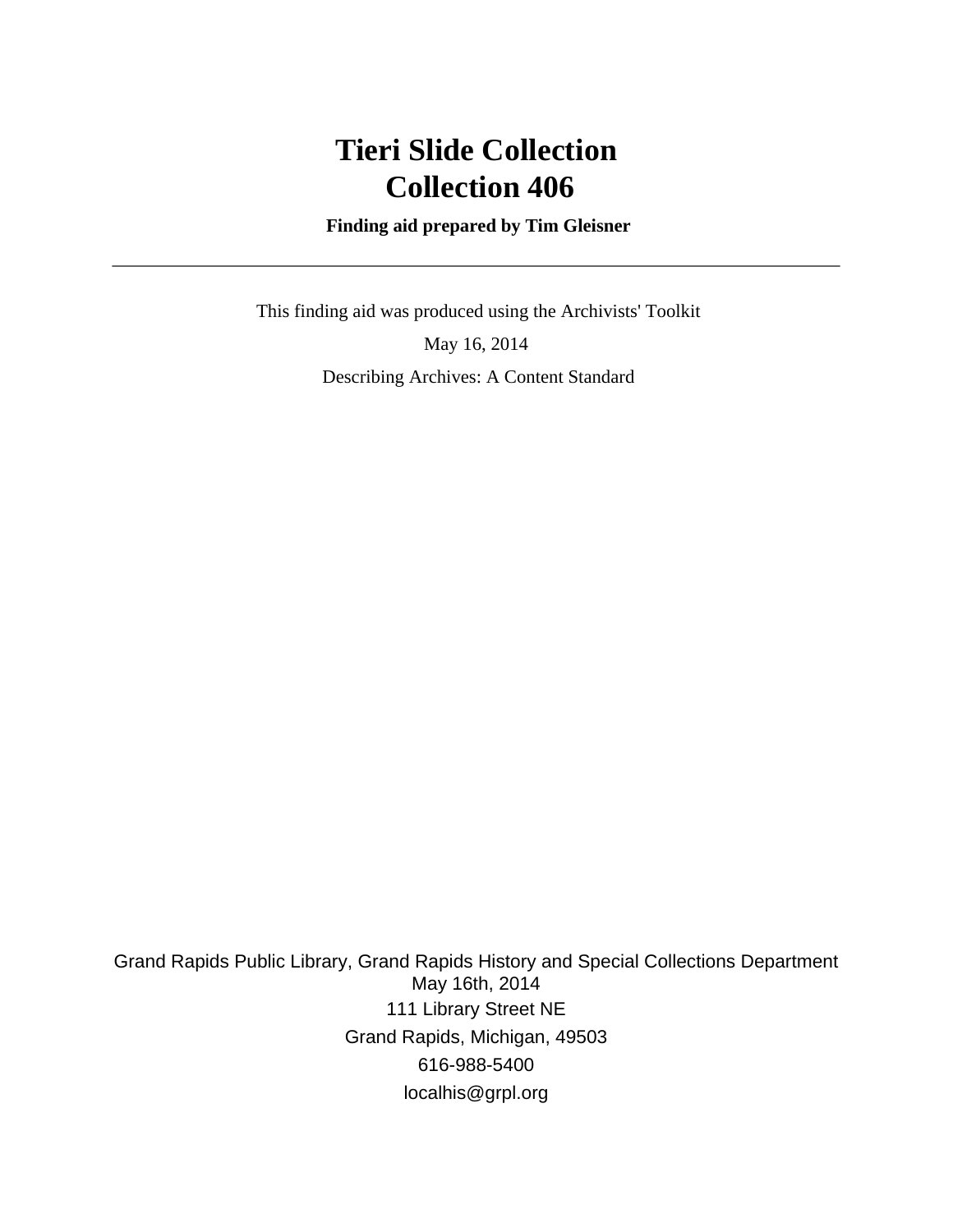### **Table of Contents**

l,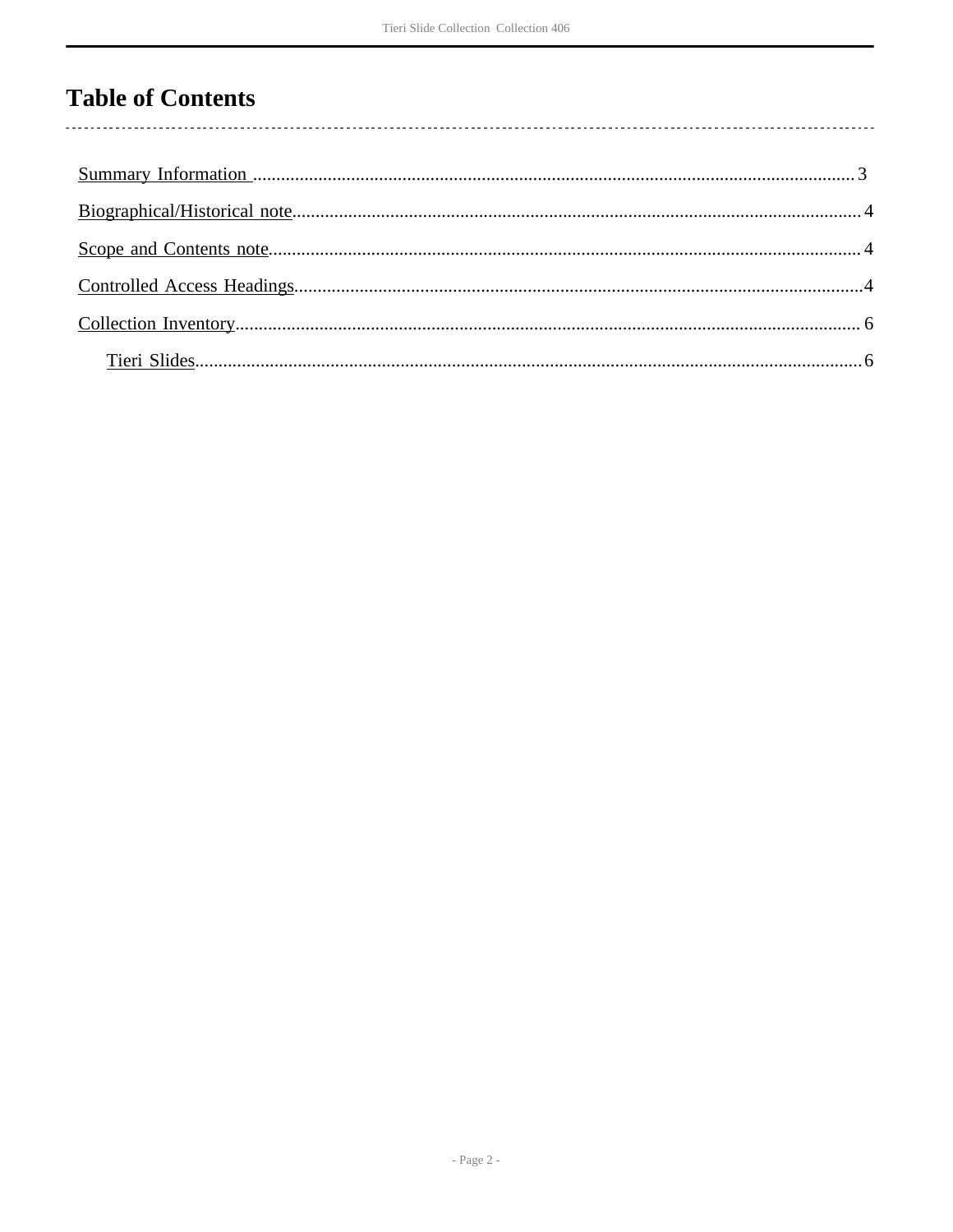# <span id="page-2-0"></span>**Summary Information**

| <b>Repository</b> | Grand Rapids Public Library, Grand Rapids History and Special<br><b>Collections Department</b>                          |
|-------------------|-------------------------------------------------------------------------------------------------------------------------|
| <b>Title</b>      | Tieri Slide Collection                                                                                                  |
| Date [inclusive]  | 1955-1975                                                                                                               |
| <b>Extent</b>     | 0.2 Linear feet                                                                                                         |
| Language          | English                                                                                                                 |
| <b>Abstract</b>   | The Tieri Slide Collection consists of 380 slides of mainly Grand Rapids<br>scenes and events during the 1950's-1970's. |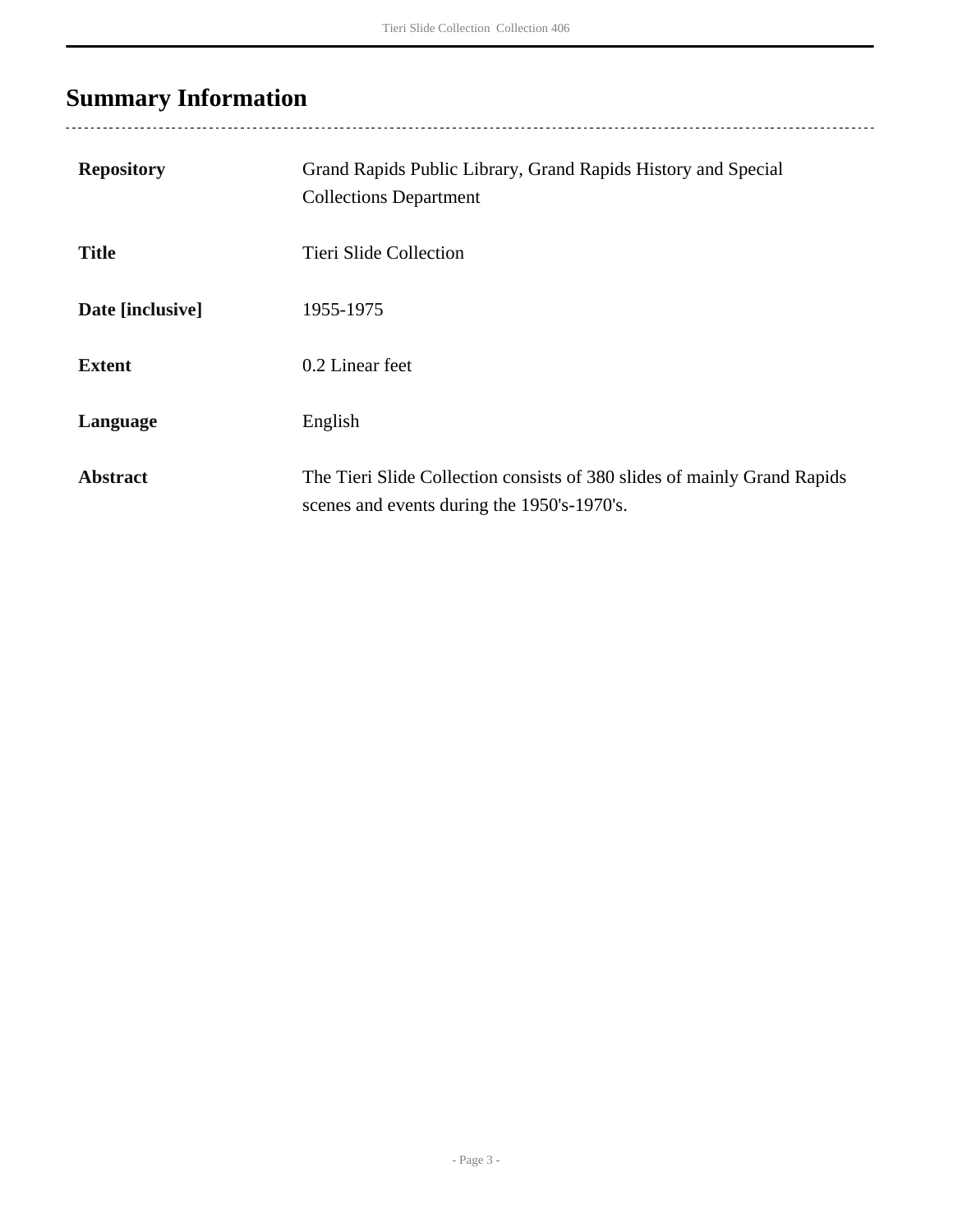### <span id="page-3-0"></span>**Biographical/Historical note**

Justin Tieri was a Grand Rapids photographer. He was born in Chicago Heights Illinois. At the age of five he moved to North Park in Grand Rapids. It is here that he attended North Park School. After graduating he served in the military during World War II. Upon his return to the United States he worked at the United Parcel Service. He was also a member of the Camera Club and the Grand Rapids Historical Society.

#### <span id="page-3-1"></span>**Scope and Contents note**

The materials in the Tieri Slide Collection consist of 380 slides. These subjects of these slides consist mainly of Grand Rapids scenes and events. Many of these images are of Downtown Grand Rapids. The slides cover the time period of the 1950's-1970's Grand Rapids. The reason for Mr. Tieri taking these images might have something to do with his dual interests of photography and Grand Rapids history.

### **Administrative Information**

#### **Publication Information**

Grand Rapids Public Library, Grand Rapids History and Special Collections Department May 16th, 2014

### <span id="page-3-2"></span>**Controlled Access Headings**

## **Geographic Name(s)**

- Grand Rapids (Mich.) -- History -- 20th Century
- Grand Rapids (Mich.) -- Pictorial works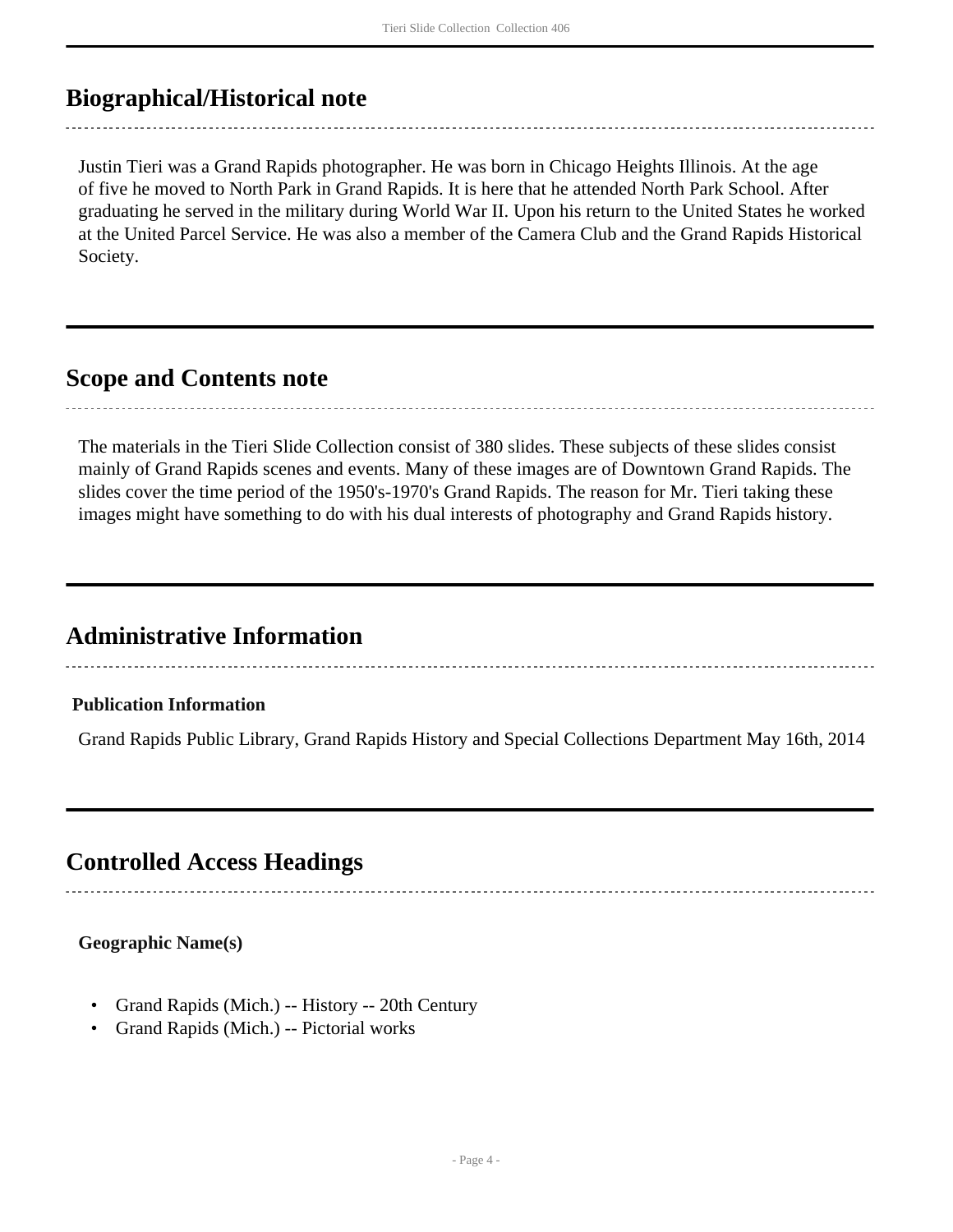### **Subject(s)**

• Urban renewal -- Michigan -- Grand Rapids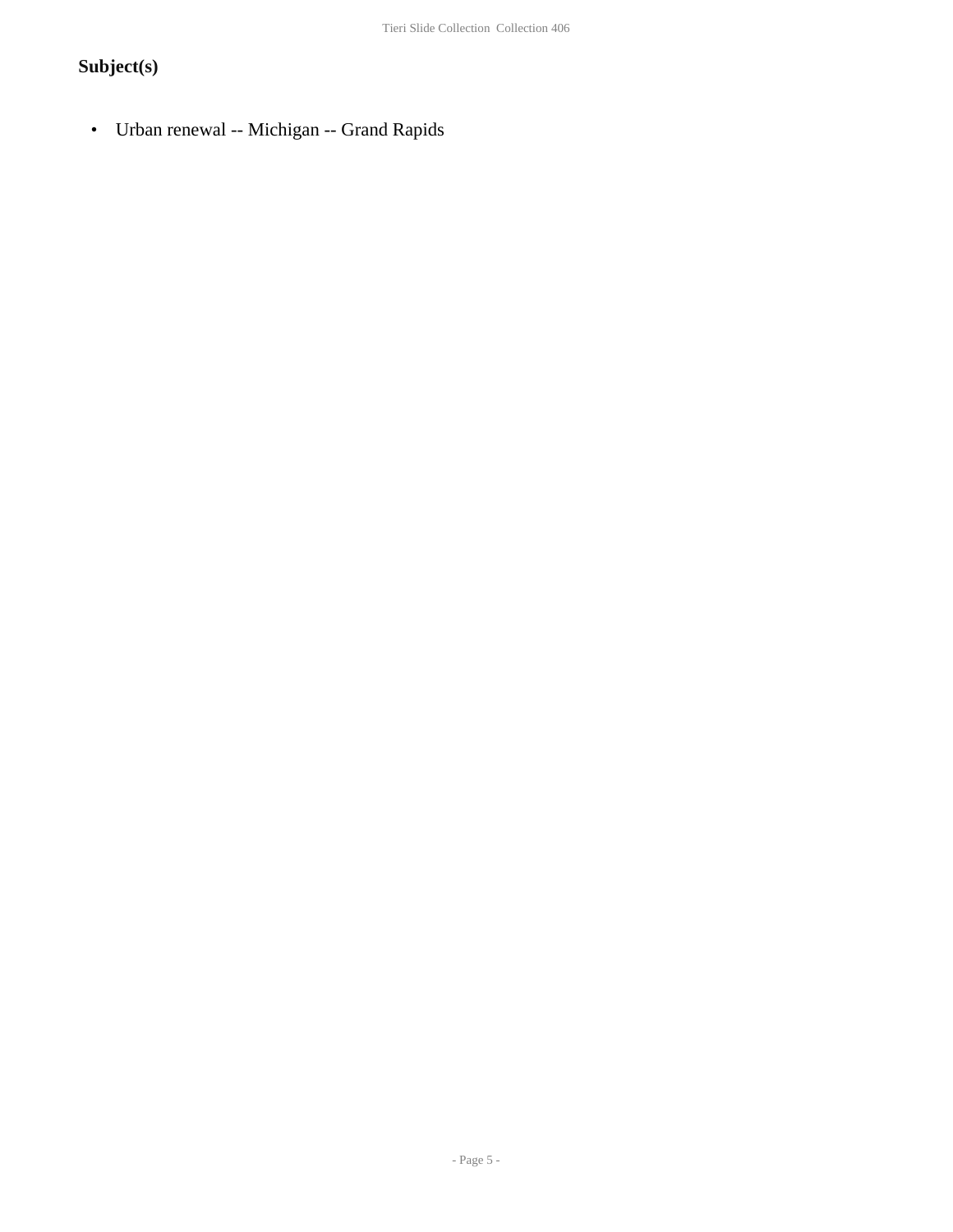### <span id="page-5-0"></span>**Collection Inventory**

#### <span id="page-5-1"></span>**Tieri Slides**

|                                                    | <b>Box</b>   | <b>Slide</b>   |
|----------------------------------------------------|--------------|----------------|
| Parade with Herpolsheimers in background           | $\mathbf{1}$ | $\mathbf{1}$   |
| Parade with Herpolsheimers in background           | $\mathbf{1}$ | $\overline{2}$ |
| Creston Band parade, Herpolsheimers in background  | 1            | 3              |
| Soldier, Bazley Meats, Shaw Jewelers in background | $\mathbf{1}$ | $\overline{4}$ |
| Parade, Herpolsheimers in background, Memorial Day | $\mathbf{1}$ | 5              |
| Creston Band parade, Herpolsheimers in background  | $\mathbf{1}$ | 6              |
| Creston Band parade, Herpolsheimers in background  | $\mathbf{1}$ | $\overline{7}$ |
| Parade, Herpolsheimers in background, Memorial Day | $\mathbf{1}$ | $8\,$          |
| Memorial Day Parade, Press Building in background  | $\mathbf{1}$ | 9              |
| Unknown                                            | $\mathbf{1}$ | 10             |
| Cowdin's Texaco                                    | $\mathbf{1}$ | 11             |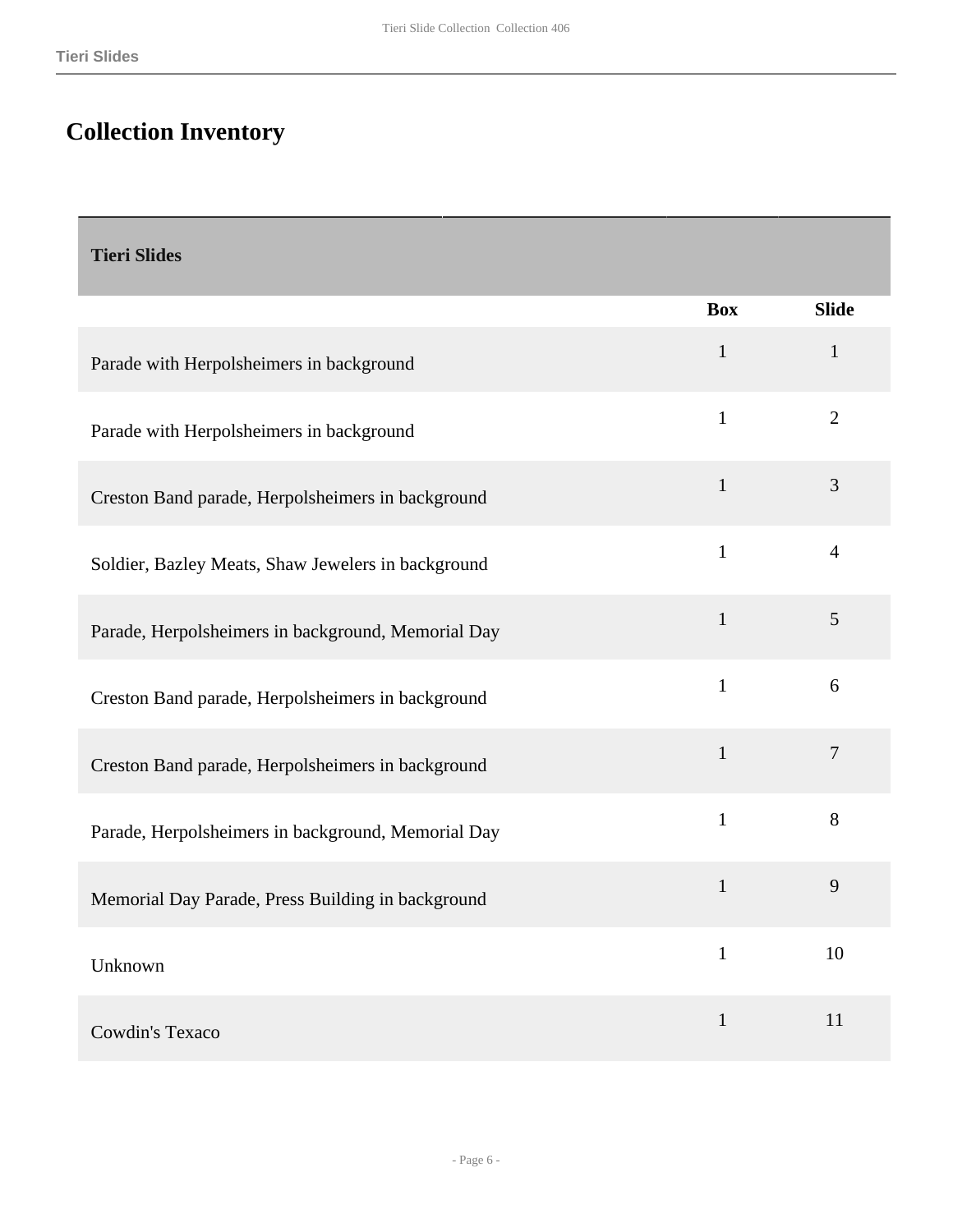| Men in uniform, poss. paraders                    | $\mathbf{1}$ | 12 |
|---------------------------------------------------|--------------|----|
| Poss paraders listening to speech                 | $\mathbf{1}$ | 13 |
| Poss paraders listening to speech                 | $\mathbf{1}$ | 14 |
| Creston Band parade, Herpolsheimers in background | $\mathbf{1}$ | 15 |
| <b>Creston Band</b>                               | $\mathbf{1}$ | 16 |
| <b>Creston Band</b>                               | $\mathbf{1}$ | 17 |
| <b>McGraw Tire</b>                                | $\mathbf{1}$ | 18 |
| Creston Band parade, Herpolsheimers in background | $\mathbf{1}$ | 19 |
| 1017 Bridge St, and Cowdin's Texaco               | $\mathbf{1}$ | 20 |
| Unknown                                           | $\mathbf 1$  | 21 |
| Parade, Press Building in background              | $\mathbf{1}$ | 22 |
| Parade, Press Building in background              | $\mathbf{1}$ | 23 |
| Blossomtime, 1963; Pontiac dealer background      | $\mathbf{1}$ | 24 |
| I-196 over Plainfield                             | $\mathbf{1}$ | 25 |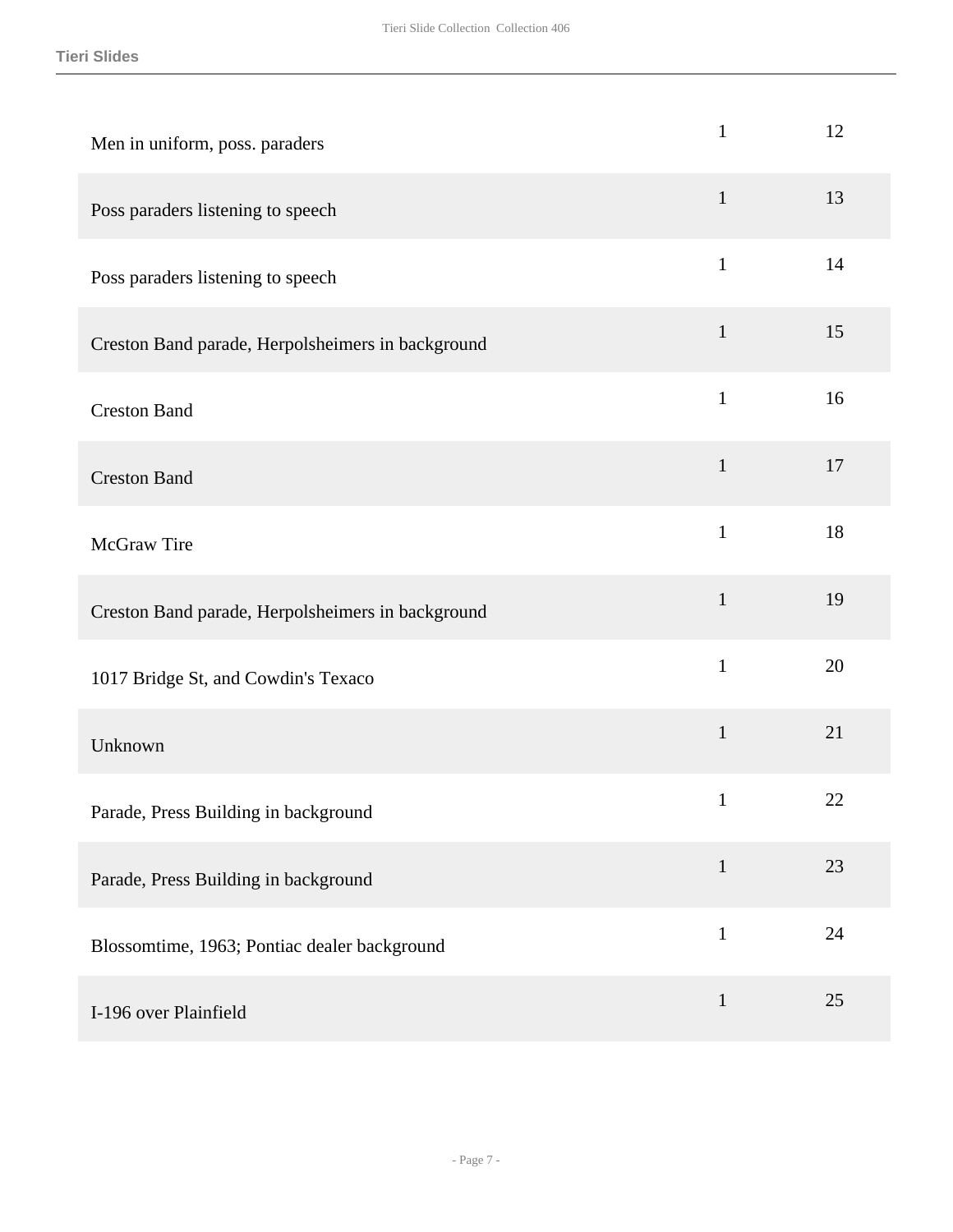| Blossomtime, 1963                                              | $\mathbf{1}$ | 26 |
|----------------------------------------------------------------|--------------|----|
| Parade                                                         | $\mathbf{1}$ | 27 |
| Schnitzelbank                                                  | $\mathbf{1}$ | 28 |
| Memorial Day Parade, Grand Rapids Press Building in background | $\mathbf{1}$ | 29 |
| Memorial Day Parade, Grand Rapids Press Building in background | $\mathbf{1}$ | 30 |
| Parade car                                                     | $\mathbf{1}$ | 31 |
| Parking ramp, Butterworth Hospital in background               | $\mathbf{1}$ | 32 |
| Demolition                                                     | $\mathbf{1}$ | 33 |
| Parade car                                                     | $\mathbf{1}$ | 34 |
| <b>Creston Band</b>                                            | $\mathbf 1$  | 35 |
| McGraw Tire                                                    | $\mathbf{1}$ | 36 |
| Blossomtime, 1963; Jewel store in background                   | $\mathbf{1}$ | 37 |
| <b>Tulip Festival</b>                                          | $\mathbf{1}$ | 38 |
| Parade with Herpolsheimers in background                       | $\mathbf{1}$ | 39 |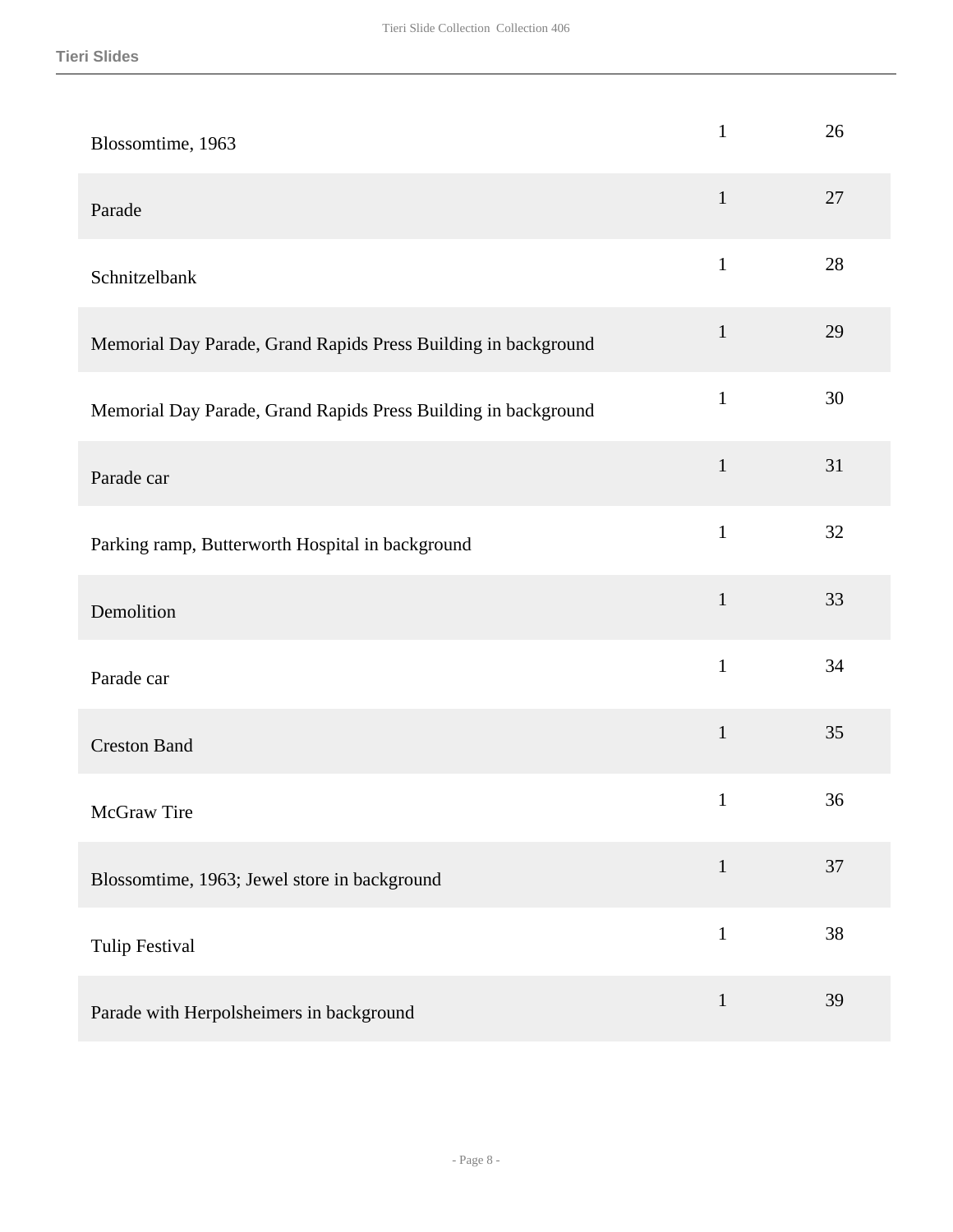| Garage                                                               | $\mathbf{1}$ | 40 |
|----------------------------------------------------------------------|--------------|----|
| Parade with Herpolsheimers in background                             | $\mathbf{1}$ | 41 |
| Creston Band in park                                                 | $\mathbf{1}$ | 42 |
| Parade                                                               | $\mathbf{1}$ | 43 |
| Parade                                                               | $\mathbf{1}$ | 44 |
| Parade; Flagg, Florsheim Shoe Stores, Monroe in background           | $\mathbf{1}$ | 45 |
| Creston Band, marching east on Monroe, Herpolsheimer's in background | $\mathbf{1}$ | 46 |
| Parade                                                               | $\mathbf{1}$ | 47 |
| Demolition                                                           | $\mathbf{1}$ | 48 |
| Couple beside early 1950s Chevrolet                                  | $\mathbf{1}$ | 49 |
| Accident scene, early 1950s                                          | $\mathbf{1}$ | 50 |
| Dump; says, "Tieri"                                                  | $\mathbf{1}$ | 51 |
| Multi-story building                                                 | $\mathbf{1}$ | 52 |
| Pediment with inscription, 1889; Kent County Court House             | $\mathbf{1}$ | 53 |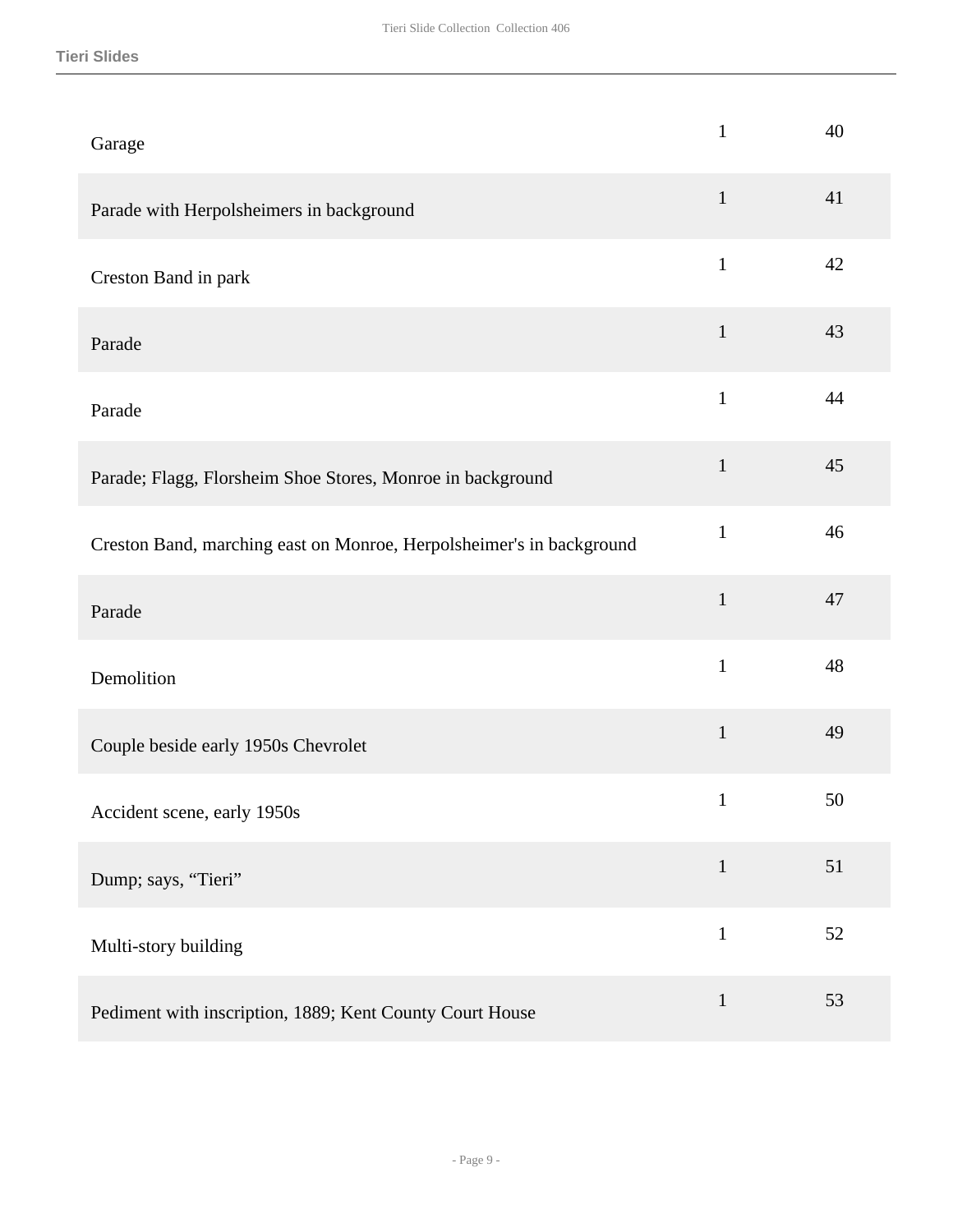| <b>Building</b>                                                               | $\mathbf{1}$ | 54 |
|-------------------------------------------------------------------------------|--------------|----|
| <b>Excavation behind Hotel Pantlind</b>                                       | $\mathbf{1}$ | 55 |
| Unknown                                                                       | $\mathbf{1}$ | 56 |
| Parade                                                                        | $\mathbf{1}$ | 57 |
| Small country depot                                                           | $\mathbf{1}$ | 58 |
| Pediment with inscription, 1889; Kent County Court House                      | $\mathbf{1}$ | 59 |
| Crane in construction project                                                 | $\mathbf{1}$ | 60 |
| Standale Bar; Saddled donkey tied to automobile                               | $\mathbf{1}$ | 61 |
| Labeled, "St. Andrews, Colorado"                                              | $\mathbf{1}$ | 62 |
| Marching parader, Hazekamps Peanut shop, American Rent-a-car in<br>background | $\mathbf{1}$ | 63 |
| Corner of Port Sheldon and 72nd St                                            | $\mathbf{1}$ | 64 |
| Hudsonville Box & Casket Truck, smashed                                       | $\mathbf{1}$ | 65 |
| Hudsonville Box & Casket Truck, smashed                                       | $\mathbf{1}$ | 66 |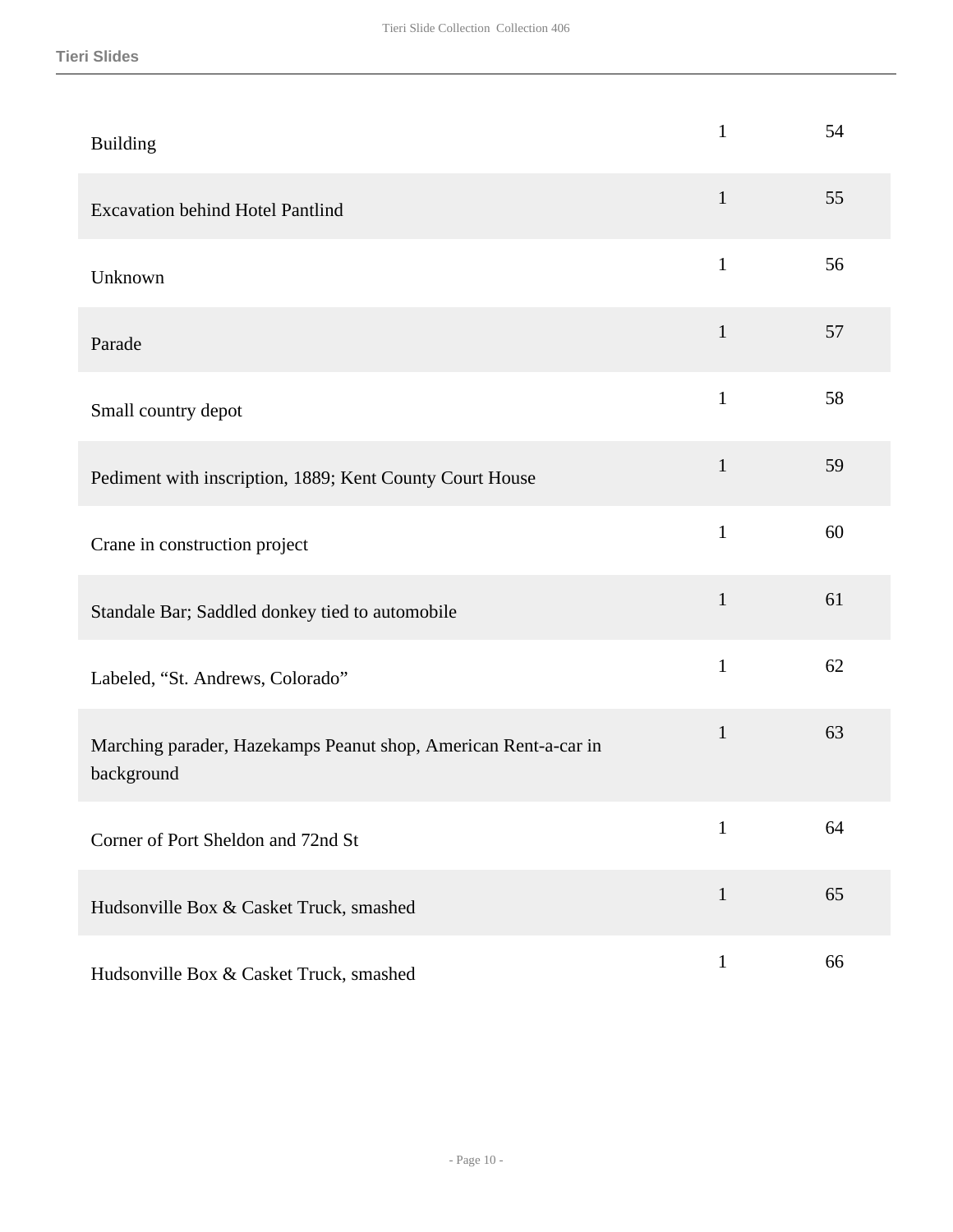#### **Tieri Slides**

| Parade Float, Holland organization; Iwo Jima Flag Boys | $\mathbf{1}$ | 67     |
|--------------------------------------------------------|--------------|--------|
| Parade                                                 | $\mathbf{1}$ | 68     |
| Hudsonville Box & Casket Truck, smashed                | $\mathbf{1}$ | 69     |
| <b>Building</b>                                        | $\mathbf{1}$ | 70     |
| Some countyrside                                       | $\mathbf{1}$ | 71     |
| Some countryside showing trees with debris             | $\mathbf{1}$ | 72     |
| Room on tower, at depot?                               | $\mathbf{1}$ | 73     |
| Closeup of cupola                                      | $\mathbf{1}$ | 74     |
| Storm ravaged trees with debris                        | $\mathbf{1}$ | 75     |
| Storm ravaged trees and debris                         | $\mathbf{1}$ | 76     |
| People lined up on a track and ceremony                | $\mathbf{1}$ | 77     |
| Very dark - lights somewhere at night                  | $\mathbf{1}$ | $78\,$ |
| Demolition                                             | $\mathbf{1}$ | 79     |
| Storm ravaged trees with debris                        | $\mathbf 1$  | $80\,$ |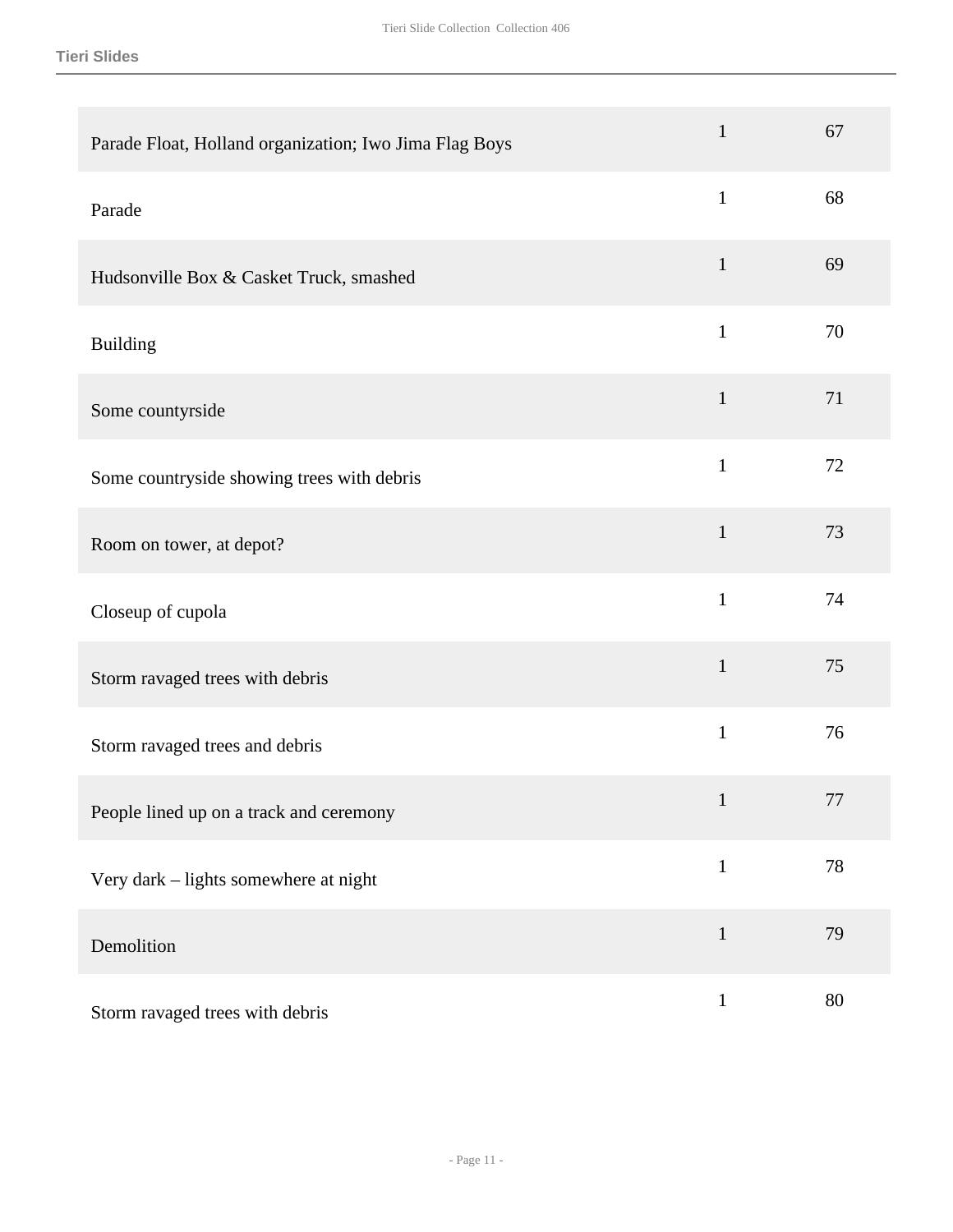| Storm damaged building?                                    | $\mathbf{1}$ | 81 |
|------------------------------------------------------------|--------------|----|
| Debris hanging from high tension wires                     | $\mathbf{1}$ | 82 |
| Storm ravaged trees with debris                            | $\mathbf{1}$ | 83 |
| Field with debris                                          | $\mathbf{1}$ | 84 |
| Closeup of metal spire on stone/brick foundation           | $\mathbf{1}$ | 85 |
| Slide states, "church window", and reflection of sky in it | $\mathbf{1}$ | 86 |
| Slide states, "tearing down", demolition view              | $\mathbf{1}$ | 87 |
| Plane taking off over field of corn                        | $\mathbf{1}$ | 88 |
| Storm damage - metal structure                             | $\mathbf{1}$ | 89 |
| Long, low white building venting from two chimneys         | $\mathbf{1}$ | 90 |
| On Mackinaw Bridge                                         | $\mathbf{1}$ | 91 |
| Inside of a theater being demolished                       | $\mathbf{1}$ | 92 |
| Fisherman below a falls – Grand River?                     | $\mathbf 1$  | 93 |
| Street scene                                               | $\mathbf{1}$ | 94 |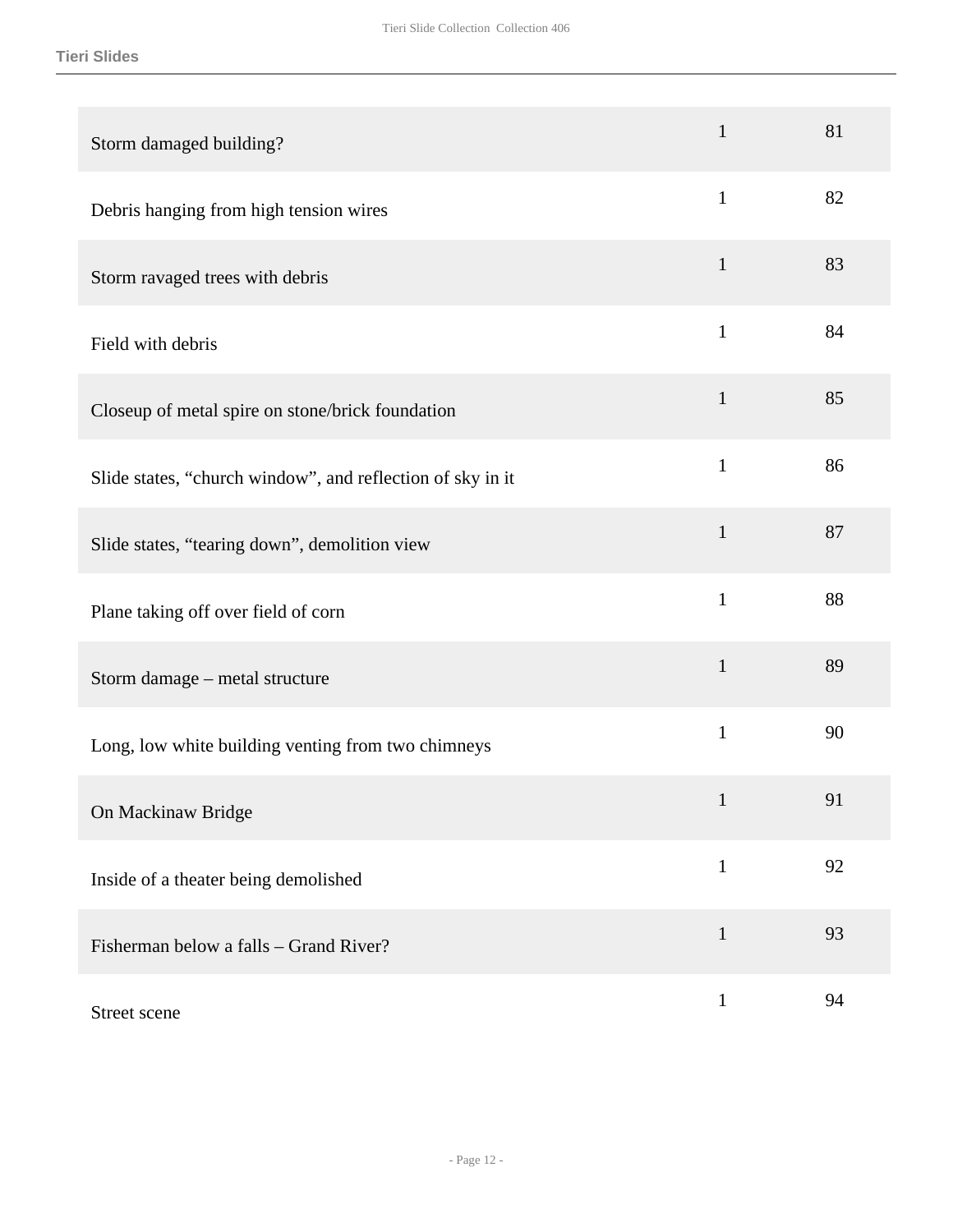| Corner turret on brick building                               | $\mathbf{1}$ | 95  |
|---------------------------------------------------------------|--------------|-----|
| Street scene                                                  | $\mathbf{1}$ | 96  |
| Demolition - looks like GR city hall                          | $\mathbf{1}$ | 97  |
| Nighttime, lighted road bridge                                | $\mathbf{1}$ | 98  |
| Rainbow (double)                                              | $\mathbf{1}$ | 99  |
| Stone building with tower                                     | $\mathbf{1}$ | 100 |
| Street scene, same place as 094                               | $\mathbf{1}$ | 101 |
| Building with crane – going up or coming down?                | $\mathbf{1}$ | 102 |
| Ground view of a tower front, looking up                      | $\mathbf{1}$ | 103 |
| Street scene                                                  | $\mathbf{1}$ | 104 |
| Rainbow behind 628 Parkside (no Parkside street in Gr in '63) | $\mathbf{1}$ | 105 |
| View of bridges from a river (Grand?)                         | $\mathbf 1$  | 106 |
| Front of old church in winter with "For Sale" sign            | $\mathbf{1}$ | 107 |
| Excursion boat in river below falls (Niagara?)                | $\mathbf{1}$ | 108 |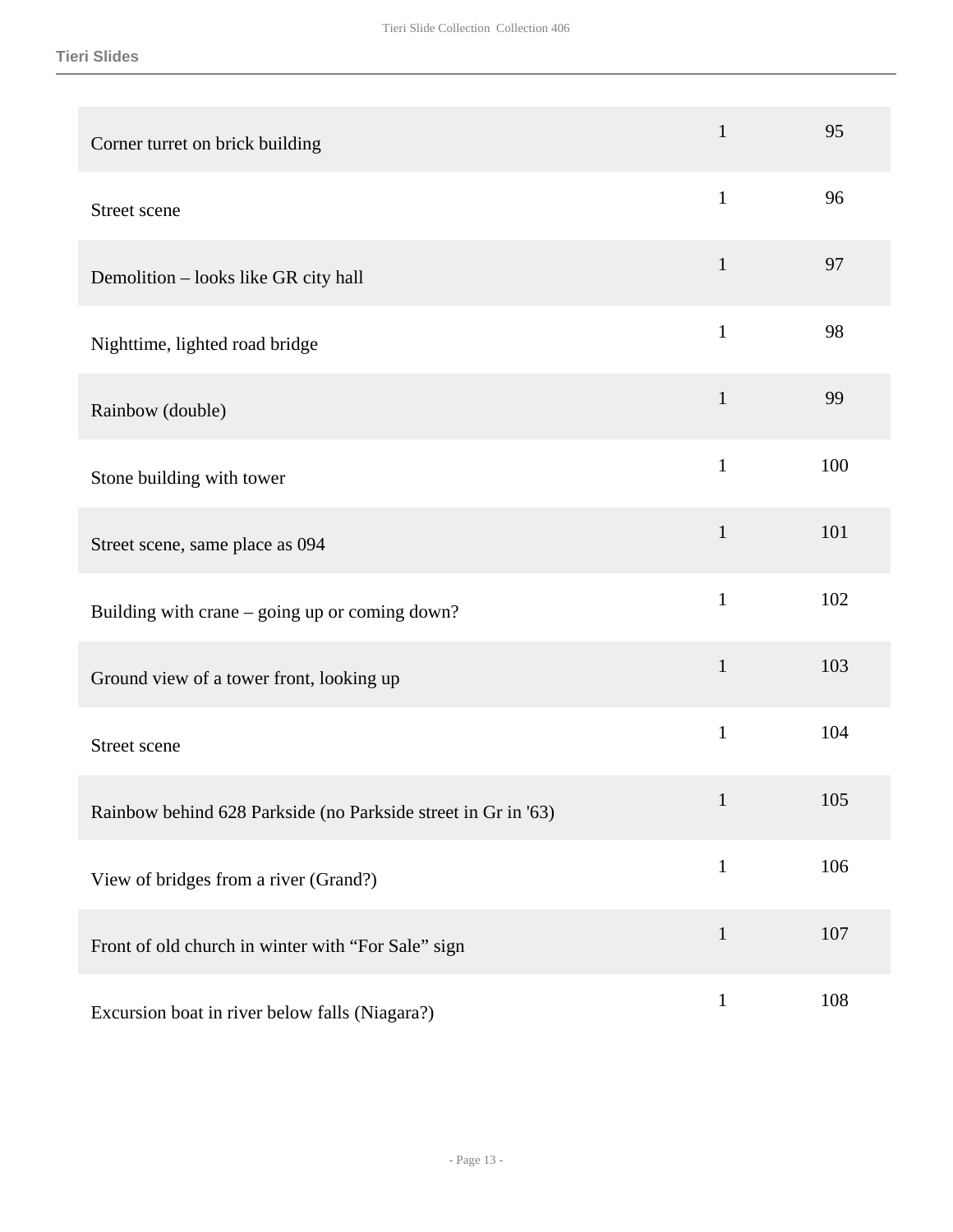| Mist coming off river through bridge                                                      | $\mathbf{1}$ | 109 |
|-------------------------------------------------------------------------------------------|--------------|-----|
| Picture of a cathedral in snow storm, through trees                                       | $\mathbf{1}$ | 110 |
| Multi-story building (same as 052)                                                        | $\mathbf{1}$ | 111 |
| Heavy-duty snow removal                                                                   | $\mathbf{1}$ | 112 |
| Picture of a cathedral in snow storm, through trees                                       | $\mathbf{1}$ | 113 |
| Closeup of fire alarm box, number 313                                                     | $\mathbf{1}$ | 114 |
| Daytime spruce strung with lights                                                         | $\mathbf{1}$ | 115 |
| Overhead view of apartment building courtyard                                             | $\mathbf{1}$ | 116 |
| View of front of building (magnification might reveal its name)                           | $\mathbf{1}$ | 117 |
| Slide states, "Margo Black, 635 Madison SE; Over-all view Knollcrest<br>(Calyin) Campers" | $\mathbf{1}$ | 118 |
| Backyard of simple, one-story house                                                       | $\mathbf{1}$ | 119 |
| People in garden                                                                          | $\mathbf{1}$ | 120 |
| GM Diesel #1                                                                              | $\mathbf{1}$ | 121 |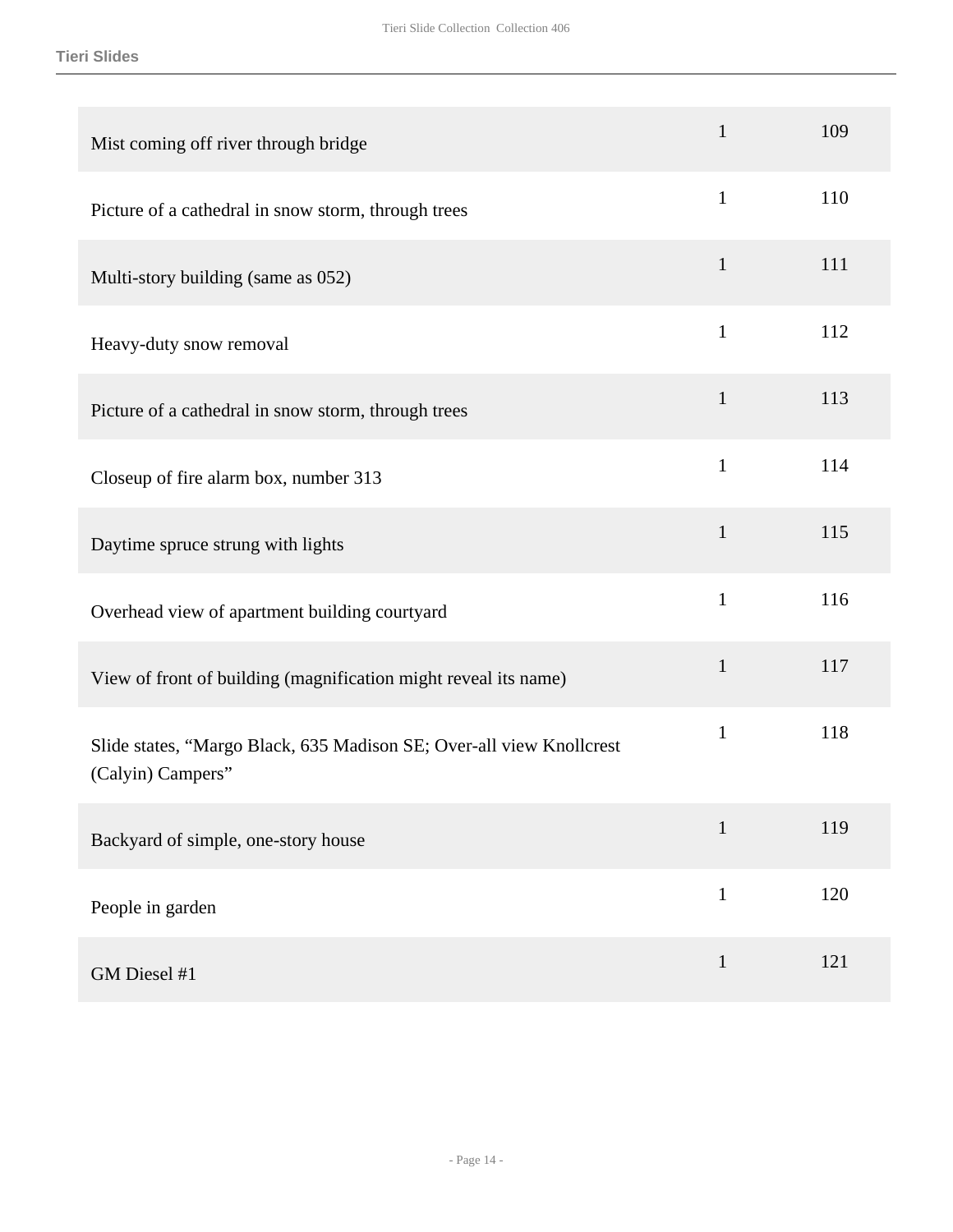| Wurzburg (photo of a picture?)                     | $\mathbf{1}$ | 122 |
|----------------------------------------------------|--------------|-----|
| Water tower with smiley face                       | $\mathbf{1}$ | 123 |
| Sunset viewed thru top of child's playground slide | $\mathbf{1}$ | 124 |
| Falling down barn beside its silo                  | $\mathbf{1}$ | 125 |
| Demolished station wagon                           | $\mathbf{1}$ | 126 |
| Storm twisted remains of a steel tower             | $\mathbf{1}$ | 127 |
| Back side of a church, roof level                  | $\mathbf{1}$ | 128 |
| <b>Building</b>                                    | $\mathbf{1}$ | 129 |
| <b>Construction behind Pantlind Hotel</b>          | $\mathbf{1}$ | 130 |
| Building                                           | $\mathbf{1}$ | 131 |
| Front of St. Adalbert's Church                     | $\mathbf{1}$ | 132 |
| <b>Grand Rapids Speedrome</b>                      | $\mathbf{1}$ | 133 |
| <b>Cedar Depot</b>                                 | $\mathbf{1}$ | 134 |
| Parade, Flag bearers                               | $\mathbf{1}$ | 135 |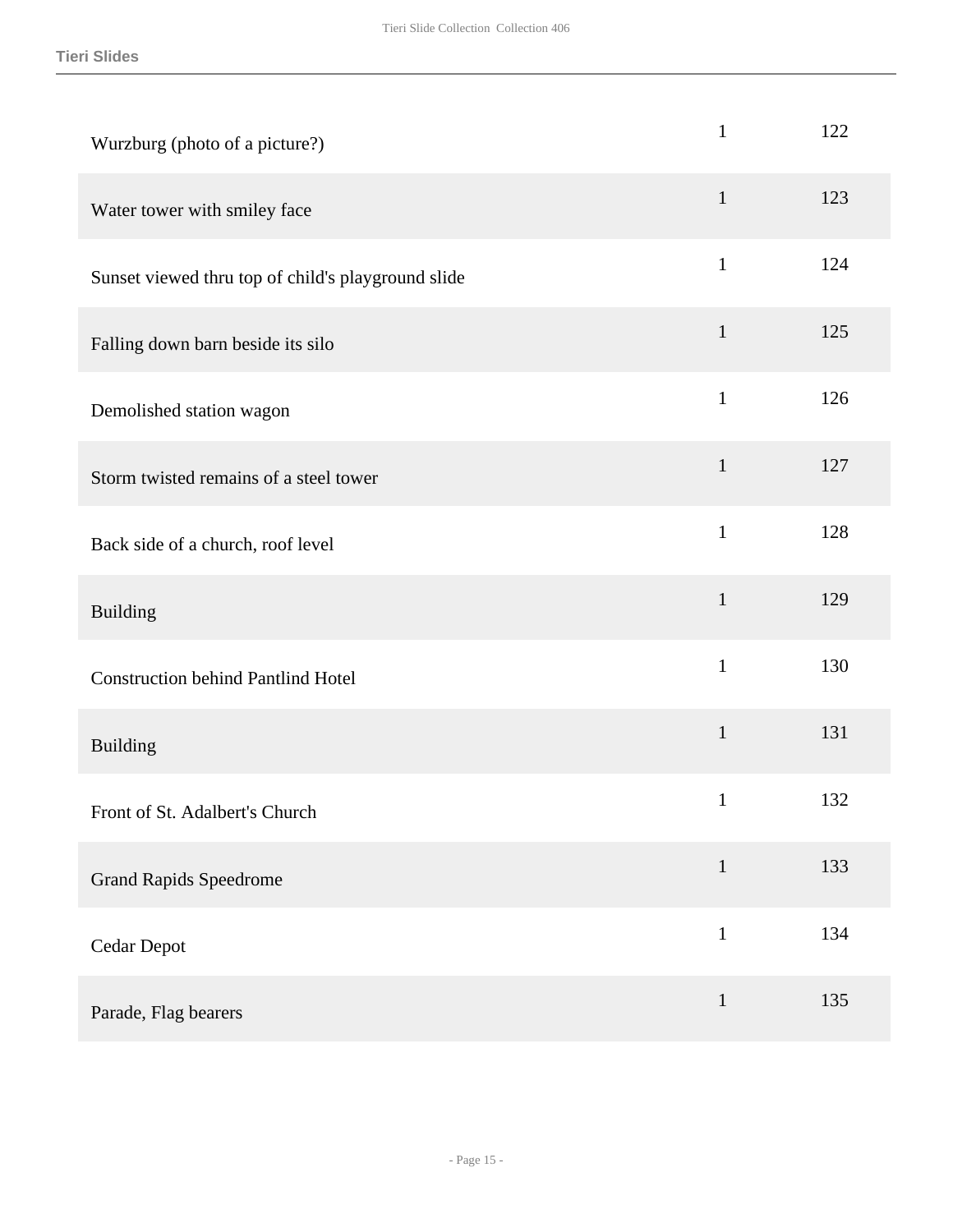| Kent County Jail                                     | $\mathbf{1}$ | 136 |
|------------------------------------------------------|--------------|-----|
| Grand Rapids School Busses lined up                  | $\mathbf{1}$ | 137 |
| Building (magnification might reveal name)           | $\mathbf{1}$ | 138 |
| Building with crane - demolition?                    | $\mathbf{1}$ | 139 |
| Outside of building w/light                          | $\mathbf{1}$ | 140 |
| Buildings (magnification might reveal name)          | $\mathbf{1}$ | 141 |
| Downtown view, Old Kent bldg visible                 | $\mathbf{1}$ | 142 |
| <b>Building Destruction or Demolition</b>            | $\mathbf{1}$ | 143 |
| Buildings, Destruction or Demolition                 | $\mathbf{1}$ | 144 |
| Downtown GR Scene, river and bridge, Sears Auto Farm | $\mathbf{1}$ | 145 |
| Tower, City Hall                                     | $\mathbf{1}$ | 146 |
| House with rainbow                                   | $\mathbf{1}$ | 147 |
| Pantlind Hotel Billboard                             | $\mathbf{1}$ | 148 |
| VanEss & Schreuder Building                          | $\mathbf{1}$ | 149 |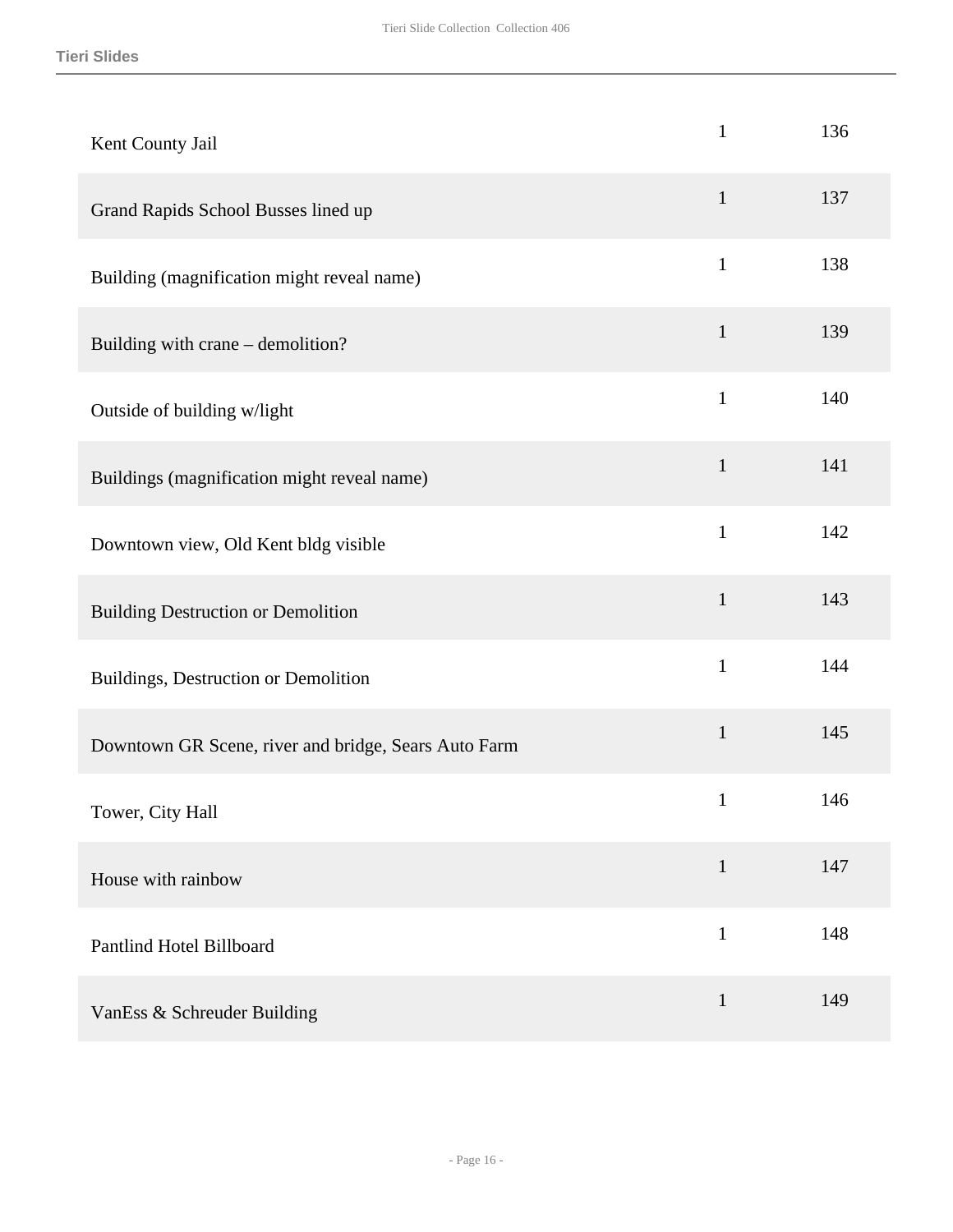| Building, George W. Welsh Co                  | $\mathbf{1}$ | 150 |
|-----------------------------------------------|--------------|-----|
| Downtown Roof Scene                           | $\mathbf{1}$ | 151 |
| <b>Building</b>                               | $\mathbf{1}$ | 152 |
| Downtown GR Street, Empty lot in foreground   | $\mathbf{1}$ | 153 |
| Downtown, Bishop Furniture                    | $\mathbf{1}$ | 154 |
| Modern Building                               | $\mathbf{1}$ | 155 |
| City Hall?                                    | $\mathbf{1}$ | 156 |
| Parade, Kenowa Hills Band                     | $\mathbf{1}$ | 157 |
| Spire over expressway ramp                    | $\mathbf{1}$ | 158 |
| Press Building, night shift                   | $\mathbf{1}$ | 159 |
| Evening downtown scene, rooftops              | $\mathbf{1}$ | 160 |
| Grand Rapids City Limit sign                  | $\mathbf{1}$ | 161 |
| Quality Body Shop                             | $\mathbf{1}$ | 162 |
| Train cars, (magnification would reveal name) | $\mathbf{1}$ | 163 |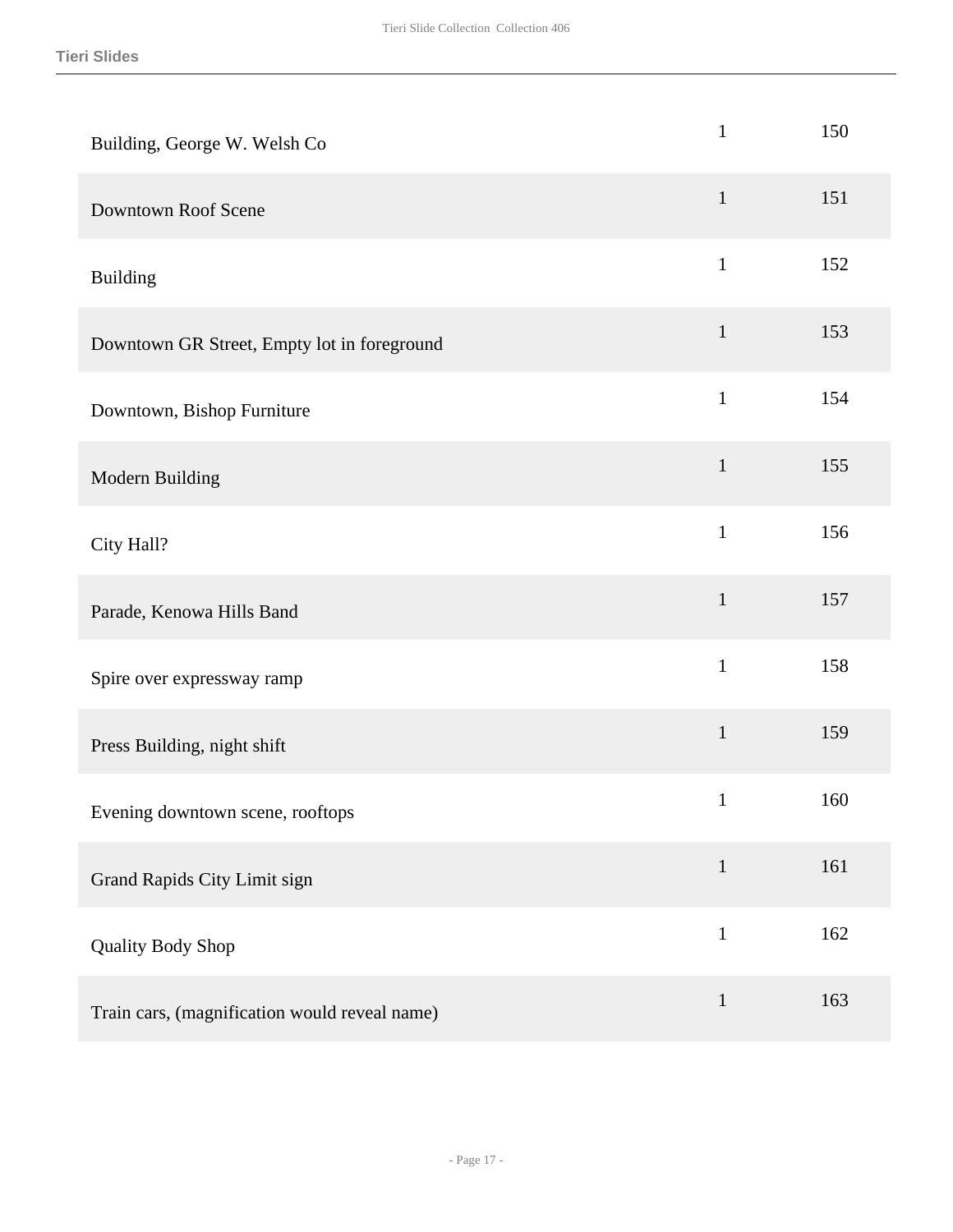| Pigeons on railing                              | $\mathbf{1}$ | 164 |
|-------------------------------------------------|--------------|-----|
| Park along river - Monroe?                      | $\mathbf{1}$ | 165 |
| Billboard, "Suzanne's back" (Geha)              | $\mathbf{1}$ | 166 |
| Building (a post office?)                       | $\mathbf{1}$ | 167 |
| Airport with United airplane                    | $\mathbf{1}$ | 168 |
| Kent County Court House, front view             | $\mathbf{1}$ | 169 |
| City Hall                                       | $\mathbf{1}$ | 170 |
| Quality Body Shop                               | $\mathbf{1}$ | 171 |
| Gas Station sign, 59.9; Howard Johnson sign bkg | $\mathbf{1}$ | 172 |
| VanEss & Schreuder Building                     | $\mathbf{1}$ | 173 |
| VanEss & Schreuder Building                     | $\mathbf{1}$ | 174 |
| Cars, closely parked                            | $\mathbf{1}$ | 175 |
| Building corner (parapet)                       | $\mathbf{1}$ | 176 |
| Kibby's Radiator Shop                           | $\mathbf{1}$ | 177 |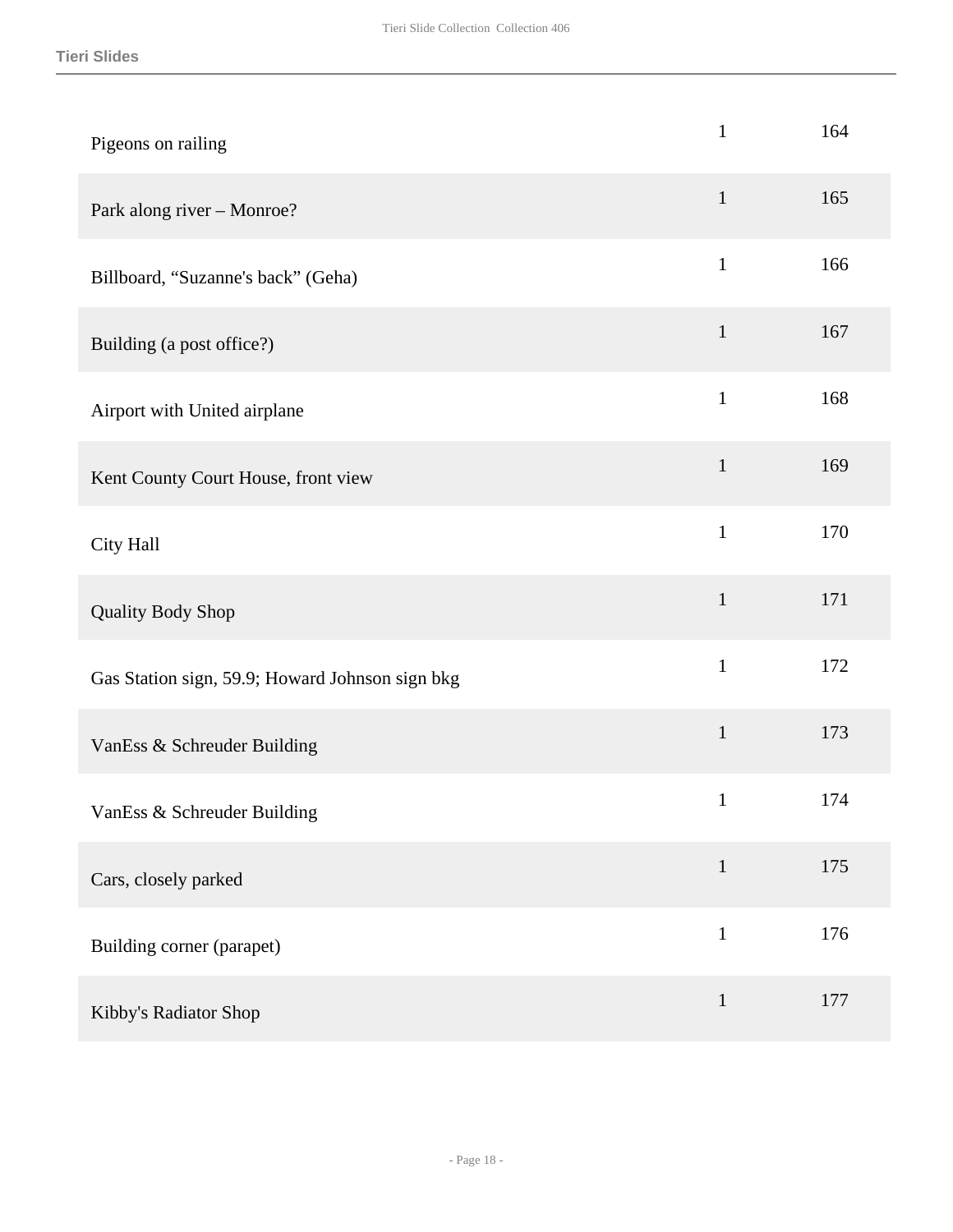| Rooftop Scene, Vine-covered building foreground | $\mathbf{1}$   | 178 |
|-------------------------------------------------|----------------|-----|
| Demolition - city Hall?                         | $\mathbf{1}$   | 179 |
| Parade members, costumed (bicentennial)         | $\mathbf{1}$   | 180 |
| Building demolition                             | $\overline{2}$ | 181 |
| Street scene – park on Monroe?                  | $\overline{2}$ | 182 |
| Three story house, stone porch, green roofs     | $\overline{2}$ | 183 |
| Railroad crossing, Phillips 66 station bkg      | $\overline{2}$ | 184 |
| Buildings, including Attwood Brass Works        | $\overline{2}$ | 185 |
| Corner of Attwood Brass Works building          | $\mathbf{2}$   | 186 |
| Tower                                           | $\sqrt{2}$     | 187 |
| Expressway shot                                 | $\overline{2}$ | 188 |
| Smokestacks                                     | $\overline{2}$ | 189 |
| Demolition, city hall                           | $\mathbf{2}$   | 190 |
| Smokestack – excessive smoke                    | $\sqrt{2}$     | 191 |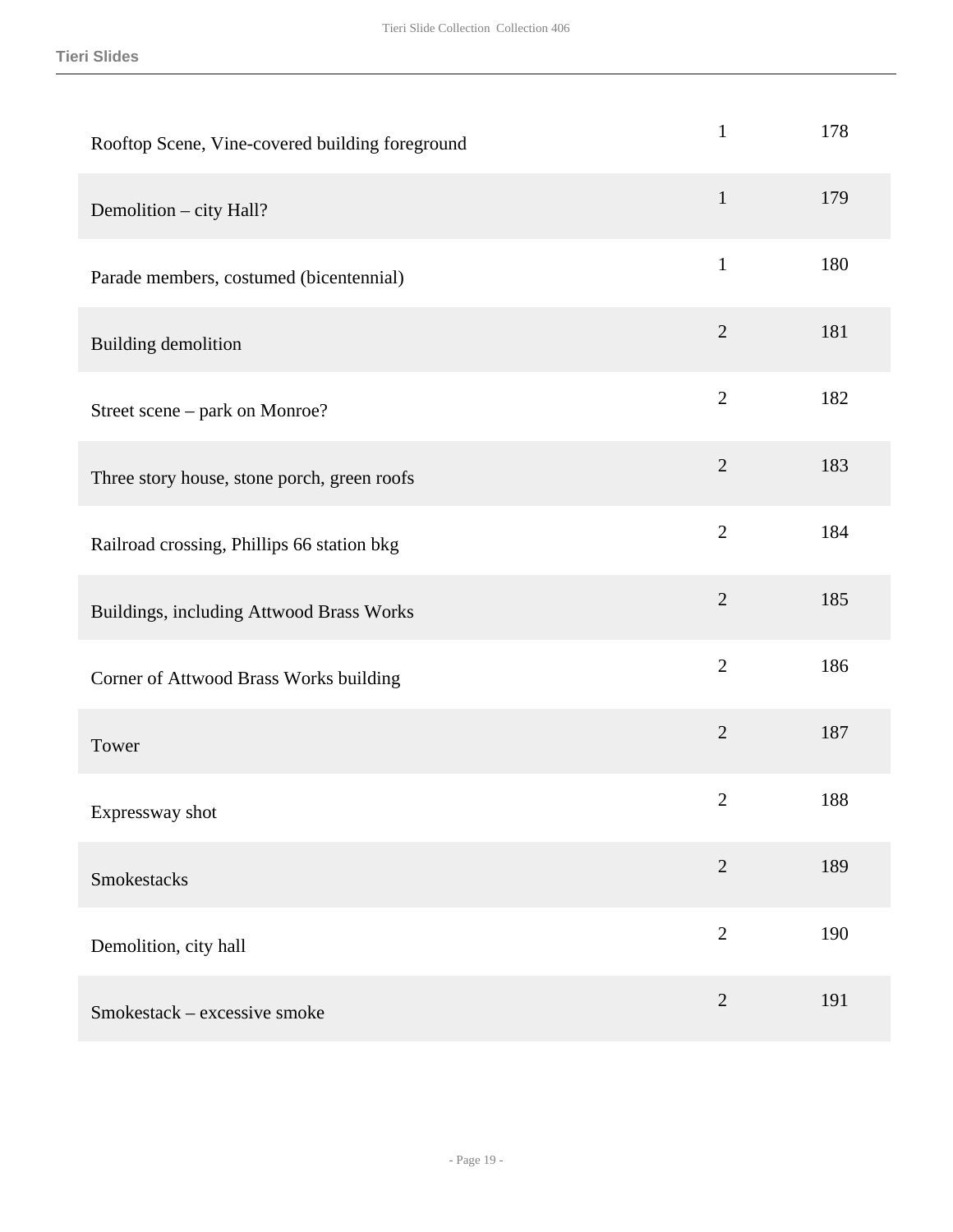| Bridge (railroad bridge over Grand?)                 | $\overline{2}$ | 192 |
|------------------------------------------------------|----------------|-----|
| Storm damage – field of destruction                  | $\overline{2}$ | 193 |
| County Building, City Hall in background             | $\overline{2}$ | 194 |
| County building close up                             | $\overline{2}$ | 195 |
| County Building with crane                           | $\overline{2}$ | 196 |
| Train bridge over Grand, industrial blgds bkg        | $\overline{2}$ | 197 |
| Two men on roof with crane; says "MEN OF STEEL"      | $\overline{2}$ | 198 |
| Attwood Brass Works building                         | $\overline{2}$ | 199 |
| Interior - Christmas tree; Alice in Wonderland on TV | $\overline{2}$ | 200 |
| Array of buildings                                   | $\overline{2}$ | 201 |
| Demolition, city hall                                | $\mathbf{2}$   | 202 |
| T-Cushman Memorial, Fulton Park                      | $\overline{2}$ | 203 |
| City Hall Clock Tower, closeup                       | $\overline{2}$ | 204 |
| <b>Johnson Park scene</b>                            | $\overline{2}$ | 205 |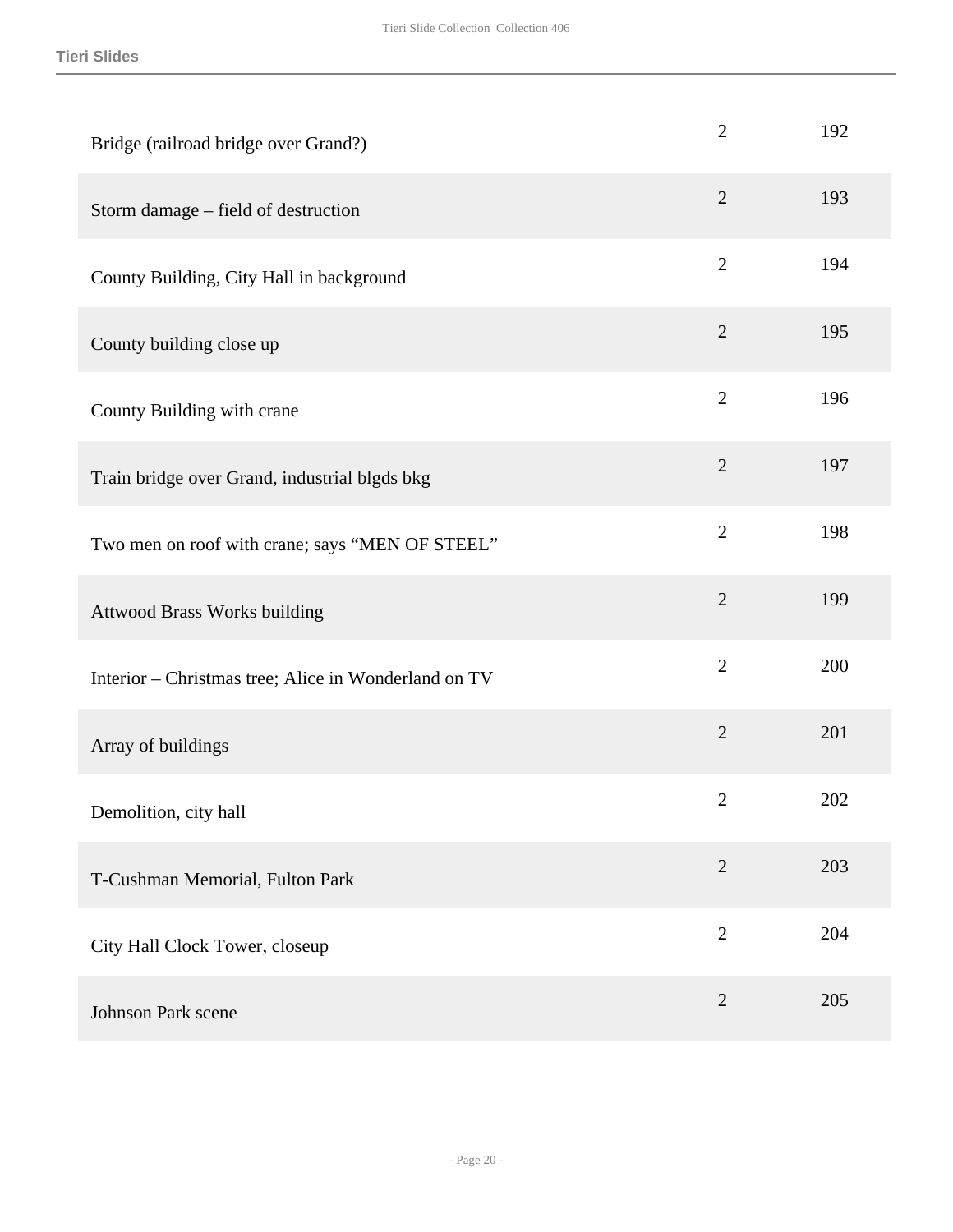| Entrance to WOOD TV building                                          | $\mathbf{2}$   | 206 |
|-----------------------------------------------------------------------|----------------|-----|
| Street scene from rooftop                                             | $\overline{2}$ | 207 |
| Building (magnification might reveal name)                            | $\overline{2}$ | 208 |
| Rainbow over house                                                    | $\overline{2}$ | 209 |
| Street scene                                                          | $\overline{2}$ | 210 |
| Rooftop scene – Chrysler, bank building                               | $\overline{2}$ | 211 |
| Closeup of a building                                                 | $\overline{2}$ | 212 |
| Demolition                                                            | $\overline{2}$ | 213 |
| Building, George W. Welsh Co                                          | $\overline{2}$ | 214 |
| Street scene: Mutual Home Federal, side of Kresge                     | $\overline{2}$ | 215 |
| Savoy Theater: sign in street "Monroe Avenue will begin here in 1979" | $\overline{2}$ | 216 |
| River under bridges - truck in water                                  | $\overline{2}$ | 217 |
| State Farm Insurance sign, L.A. Livengood                             | $\mathbf{2}$   | 218 |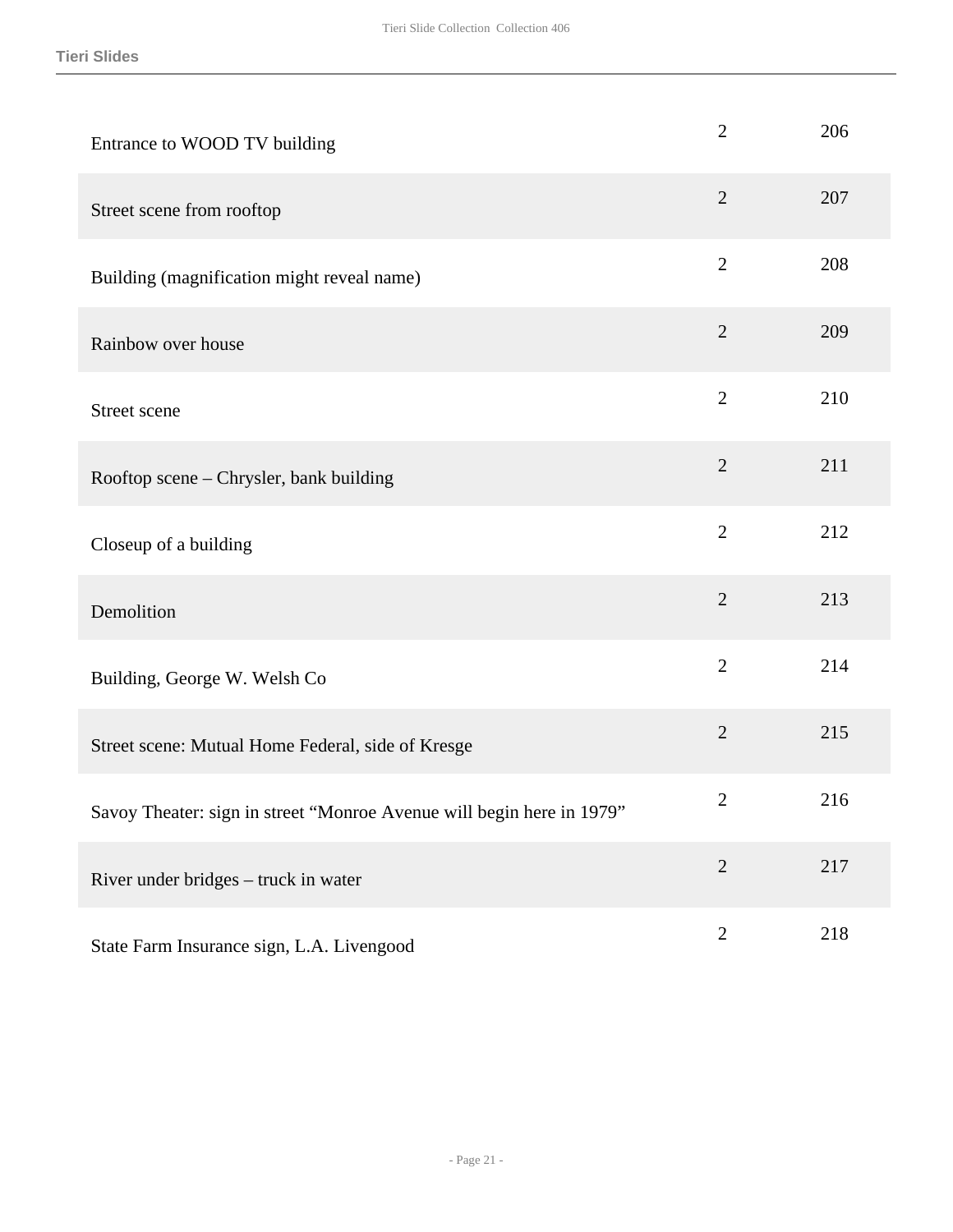| Parade in front of building that says, "food market"; magnification would<br>reveal name on drum | $\overline{2}$ | 219 |
|--------------------------------------------------------------------------------------------------|----------------|-----|
| Street lights at night                                                                           | $\overline{2}$ | 220 |
| Demolition, city hall bkg                                                                        | $\sqrt{2}$     | 221 |
| Drive-in Theater (Vista)                                                                         | $\overline{2}$ | 222 |
| S. S. Kresge                                                                                     | $\overline{2}$ | 223 |
| Johnson Park sign                                                                                | $\overline{2}$ | 224 |
| City Hall closeup                                                                                | $\overline{2}$ | 225 |
| Locomotive #4513 and train cars                                                                  | $\overline{2}$ | 226 |
| <b>Construction silhouette</b>                                                                   | $\overline{2}$ | 227 |
| Train Bridge over Grand                                                                          | $\mathbf{2}$   | 228 |
| Train Bridge over Grand                                                                          | $\overline{2}$ | 229 |
| Street scene, Mobil garage                                                                       | $\overline{2}$ | 230 |
| Crowd downtown                                                                                   | $\overline{2}$ | 231 |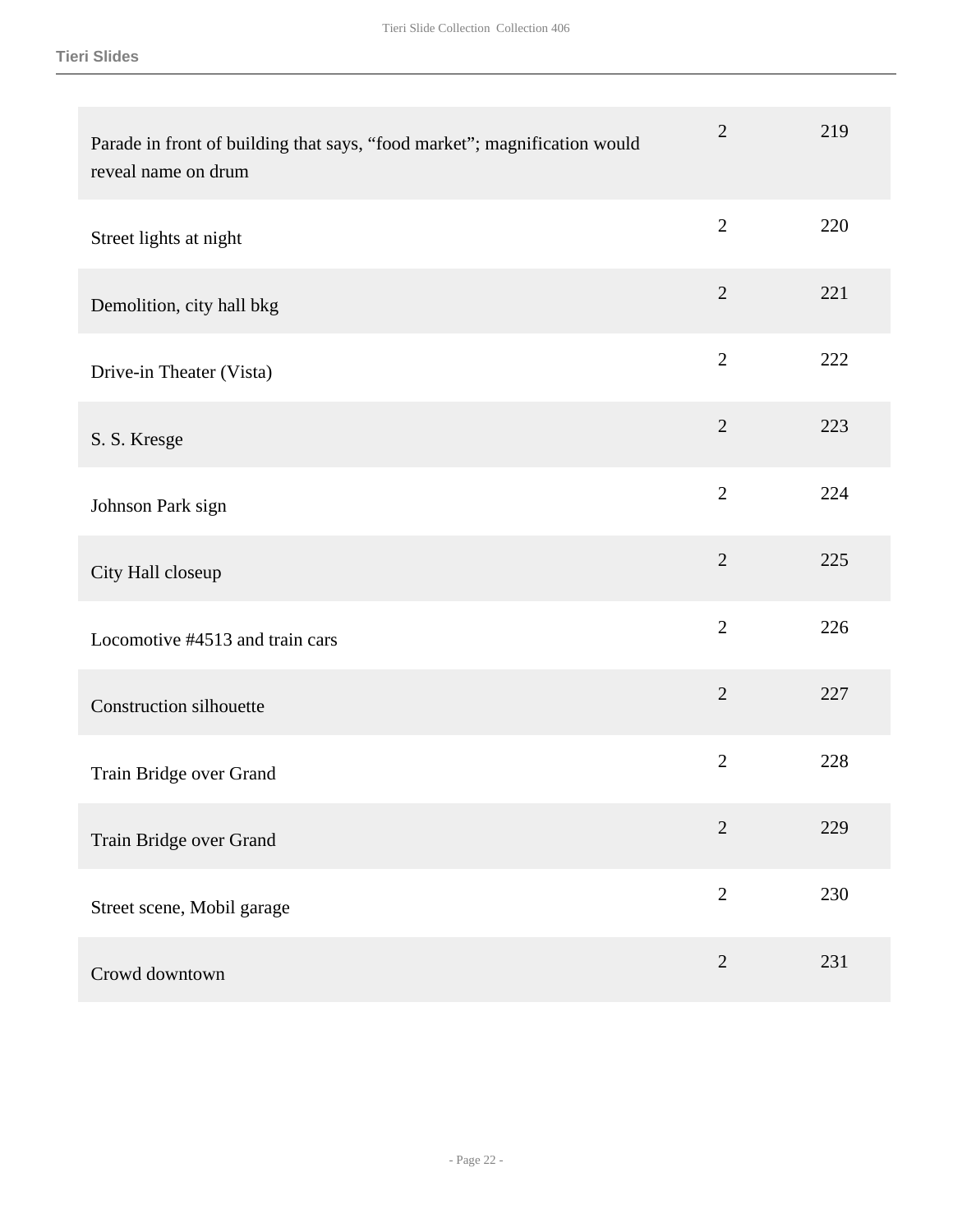| GM Diesel #2                                      | $\overline{2}$ | 232 |
|---------------------------------------------------|----------------|-----|
| Street scene – up the street from $#230$          | $\overline{2}$ | 233 |
| Litter barrel, courtesy Leonard Service Station   | $\overline{2}$ | 234 |
| City Hall clock tower                             | $\overline{2}$ | 235 |
| Train wreck                                       | $\mathbf{2}$   | 236 |
| City Hall Clock tower                             | $\overline{2}$ | 237 |
| Parade (magnification would reveal more)          | $\overline{2}$ | 238 |
| City Hall clock tower                             | $\overline{2}$ | 239 |
| Building demolition (a school?)                   | $\overline{2}$ | 240 |
| Billboard: "Grand Rapids, Jerry Ford slept here"  | $\overline{2}$ | 241 |
| Billboard, "Suzanne's back" (Geha)                | $\overline{2}$ | 242 |
| Soldier on motorcycle in front of Van's Body Shop | $\overline{2}$ | 243 |
| Railroad track, Tower house                       | $\overline{2}$ | 244 |
| Parade                                            | $\overline{2}$ | 245 |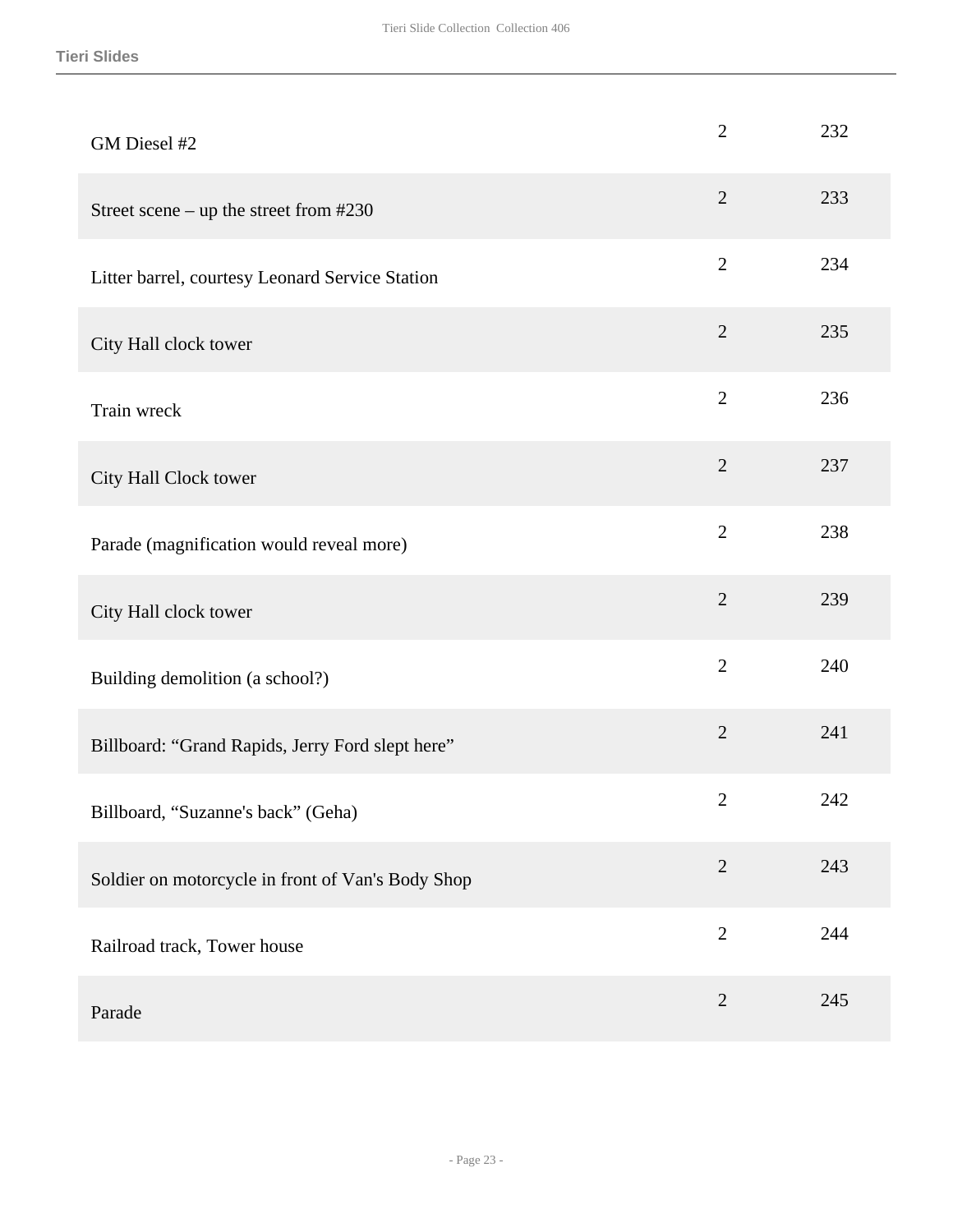| Pilgrim Manor                                         | $\overline{2}$ | 246 |
|-------------------------------------------------------|----------------|-----|
| Building damage                                       | $\overline{2}$ | 247 |
| Campaign sign: Elect Doherty Probate Judge            | $\mathbf{2}$   | 248 |
| Can rolling in sand                                   | $\overline{2}$ | 249 |
| Downtown buildings                                    | $\overline{2}$ | 250 |
| Sunset over (Lake Michigan?), buildings in foreground | $\overline{2}$ | 251 |
| A city overlook                                       | $\overline{2}$ | 252 |
| A city overlook (same as 252)                         | $\overline{2}$ | 253 |
| Street lamps in fog                                   | $\overline{2}$ | 254 |
| Pantlind Hotel billboard                              | $\overline{2}$ | 255 |
| Modern Building (same as 155)                         | $\mathbf{2}$   | 256 |
| Atlantic City boardwalk                               | $\overline{2}$ | 257 |
| Rainbow                                               | $\overline{2}$ | 258 |
| Buildings, rooftop level                              | $\sqrt{2}$     | 259 |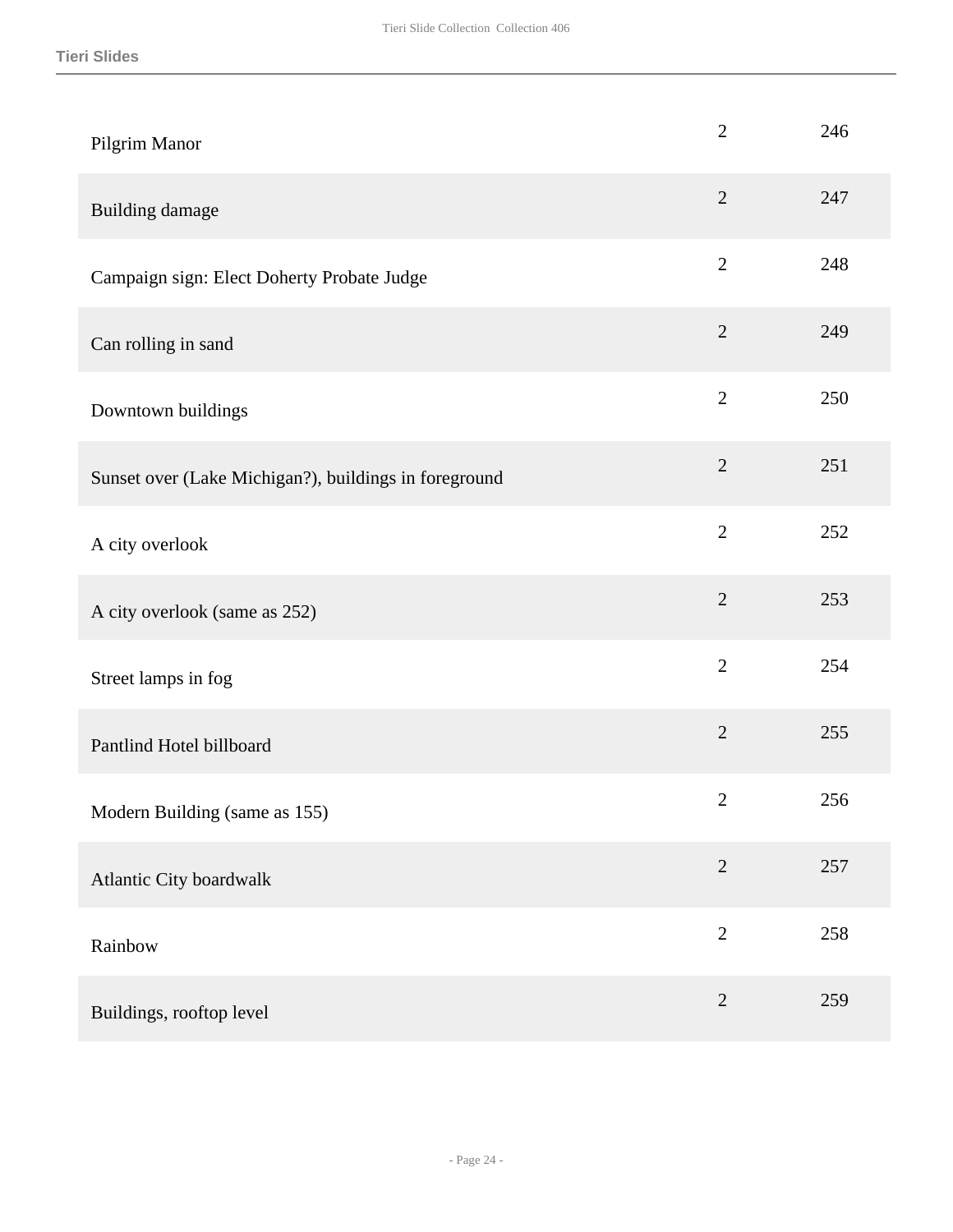| <b>Buildings</b>                                | $\overline{2}$ | 260 |
|-------------------------------------------------|----------------|-----|
| Back side of a church, roof level (same as 128) | $\overline{2}$ | 261 |
| Building destruction                            | $\overline{2}$ | 262 |
| Veteran's Memorial Park, night                  | $\overline{2}$ | 263 |
| <b>Grand Rapids Speedrome</b>                   | $\overline{2}$ | 264 |
| Building detail – county building?              | $\overline{2}$ | 265 |
| Billboard: "Smile, You're On Radar"             | $\overline{2}$ | 266 |
| Parade                                          | $\overline{2}$ | 267 |
| Masonic Temple front                            | $\overline{2}$ | 268 |
| Modern building says, "Odetta Butler" on slide  | $\overline{2}$ | 269 |
|                                                 |                |     |
| "Lower Monroe" showing Darling shop, Greens     | $\overline{2}$ | 270 |
| Train Bridge over Grand, showing tracks         | $\mathfrak{2}$ | 271 |
| Cunningham Drugs, Roger's Plaza                 | $\overline{2}$ | 272 |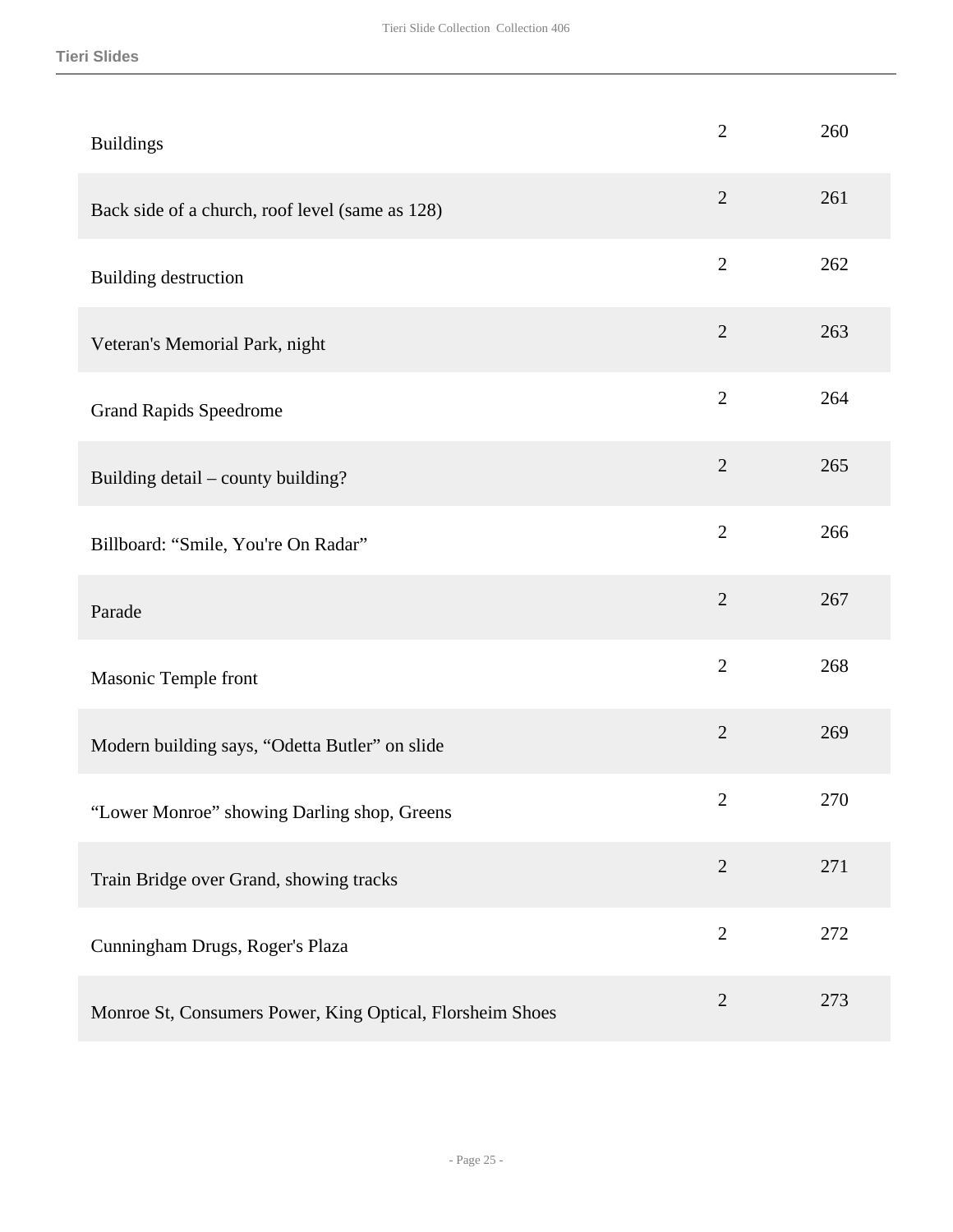| Night scene somewhere                          | $\overline{2}$ | 274 |
|------------------------------------------------|----------------|-----|
| Atlantic City Boardwalk, Stauch's Baths        | $\overline{2}$ | 275 |
| Kibby's Radiator                               | $\mathbf{2}$   | 276 |
| Pike House: Former Grand Rapids Art Museum     | $\overline{2}$ | 277 |
| Evening City Rooftop scene                     | $\overline{2}$ | 278 |
| Evening City Rooftop scene, bank bldg in bkg   | $\overline{2}$ | 279 |
| New building construction, City hall tower bkg | $\overline{2}$ | 280 |
| Demolition, city hall tower bkg                | $\overline{2}$ | 281 |
| <b>Grand Rapids City School Buses</b>          | $\overline{2}$ | 282 |
| Demolition, City Hall tower in background      | $\overline{2}$ | 283 |
| Fire alarm box mounted on telephone pole       | $\overline{2}$ | 284 |
| Street lamps in fog/smoke                      | $\overline{2}$ | 285 |
| Street lamp in daylight, smoke                 | $\overline{2}$ | 286 |
| <b>WOOD TV Building</b>                        | $\overline{2}$ | 287 |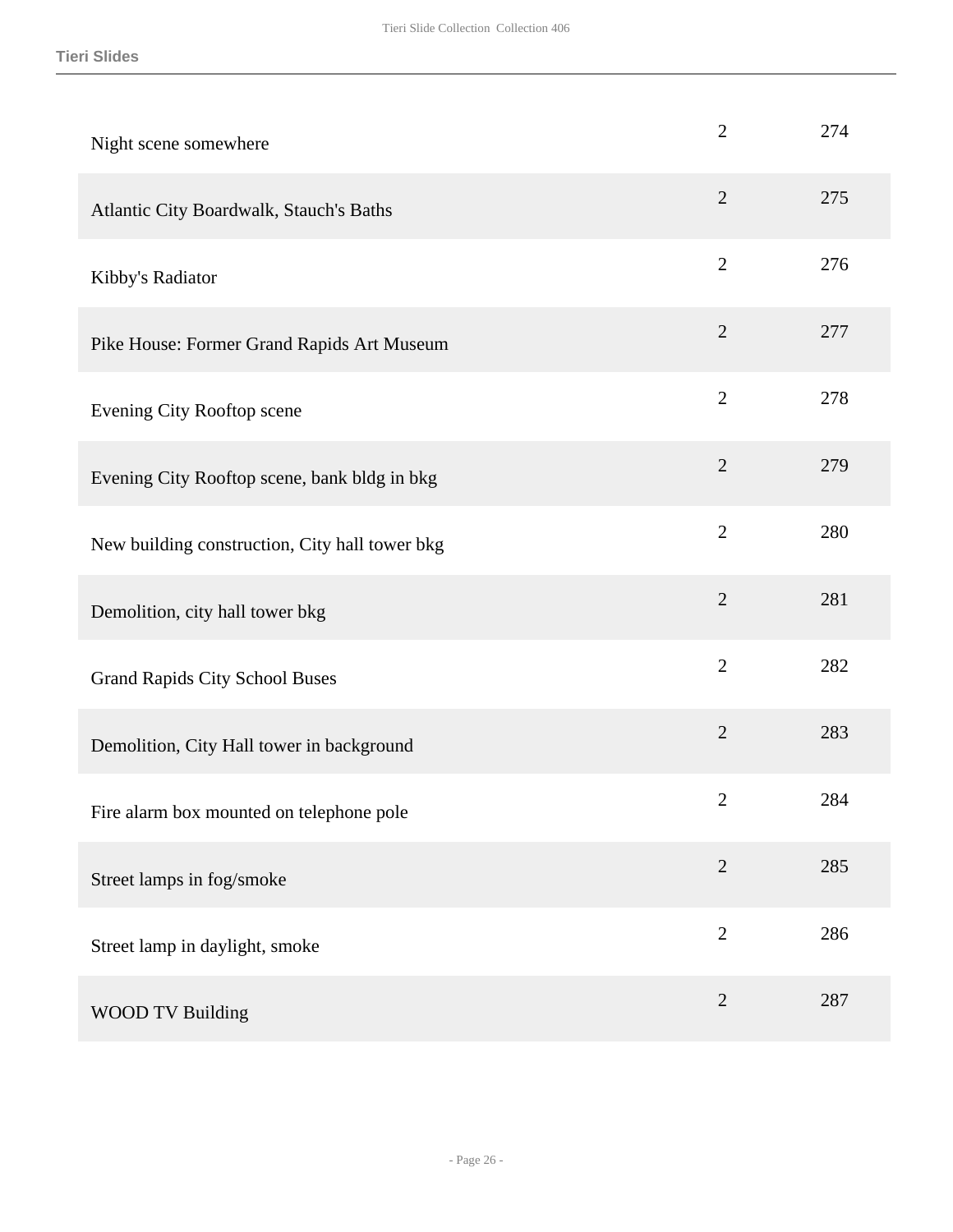| Mayflower Church, Robinson road                           | $\overline{2}$ | 288 |
|-----------------------------------------------------------|----------------|-----|
| Garage construction next to small bungalow                | $\overline{2}$ | 289 |
| Control tower of old airport                              | $\overline{2}$ | 290 |
| Building skeleton in sunset                               | $\overline{2}$ | 291 |
| Veteran's monument; "The Hiker", closeup                  | $\overline{2}$ | 292 |
| Veteran's Memorial Park, library in background            | $\overline{2}$ | 293 |
| Post Office, Michigan St                                  | $\overline{2}$ | 294 |
| Veteran's monument; "The Hiker", on State St.             | $\overline{2}$ | 295 |
| Inside of some theater                                    | $\overline{2}$ | 296 |
| Streetlamps in fog/dusk                                   | $\overline{2}$ | 297 |
| Three story house, stone porch, green roofs (same as 183) | $\overline{2}$ | 298 |
| Rooftop view of building                                  | $\overline{2}$ | 299 |
| Demolition, city hall tower bkg                           | $\mathbf{2}$   | 300 |
| Downtown scene (magnification would reveal building name) | $\overline{2}$ | 301 |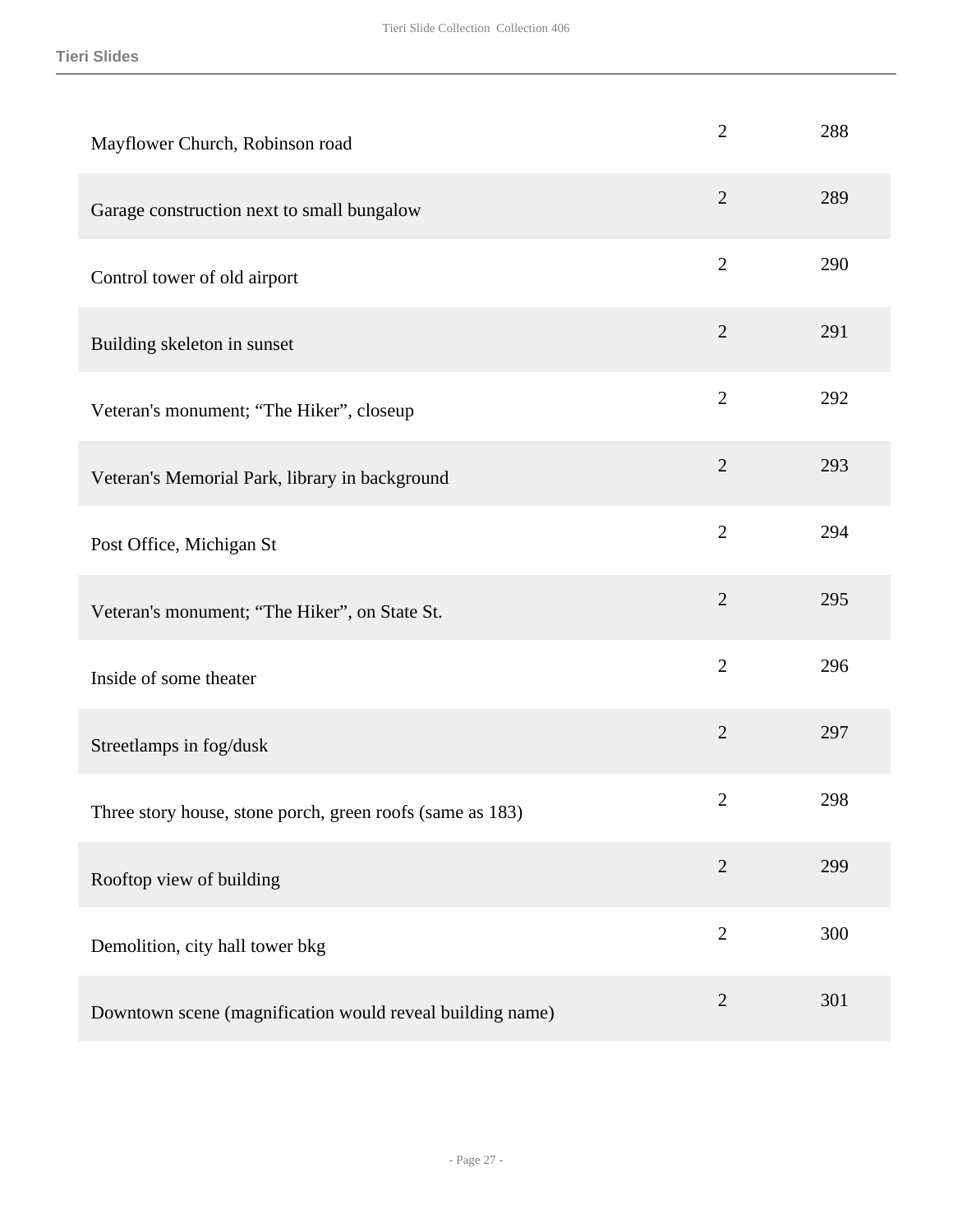| Kent County Court House                                        | $\overline{2}$ | 302 |
|----------------------------------------------------------------|----------------|-----|
| Union Bank construction, Court House bkg                       | $\overline{2}$ | 303 |
| Union Bank construction, Court House bkg                       | $\overline{2}$ | 304 |
| Richards Manufacturing Co. Building                            | $\overline{2}$ | 305 |
| Depot next to tracks (Cedar?)                                  | $\overline{2}$ | 306 |
| Railroad track, Tower house, same as 244                       | $\overline{2}$ | 307 |
| Parade, car with dignitaries (needs magnification to identify) | $\overline{2}$ | 308 |
| Tower house next to RR, closeup, same as 244, 307              | $\overline{2}$ | 309 |
| Building that says, "Cameo Pillows Inc" and "Ideal Printing"   | $\overline{2}$ | 310 |
| Tower house next to RR, closeup, same as 244, 307, 309         | $\overline{2}$ | 311 |
| Buildings – apartments?                                        | $\overline{2}$ | 312 |
| Display vehicle, Lucchesi Bros Tire sign                       | $\overline{2}$ | 313 |
| Distinctive castle-like house                                  | $\overline{2}$ | 314 |
| Michigan National Bank (branch?)                               | $\overline{2}$ | 315 |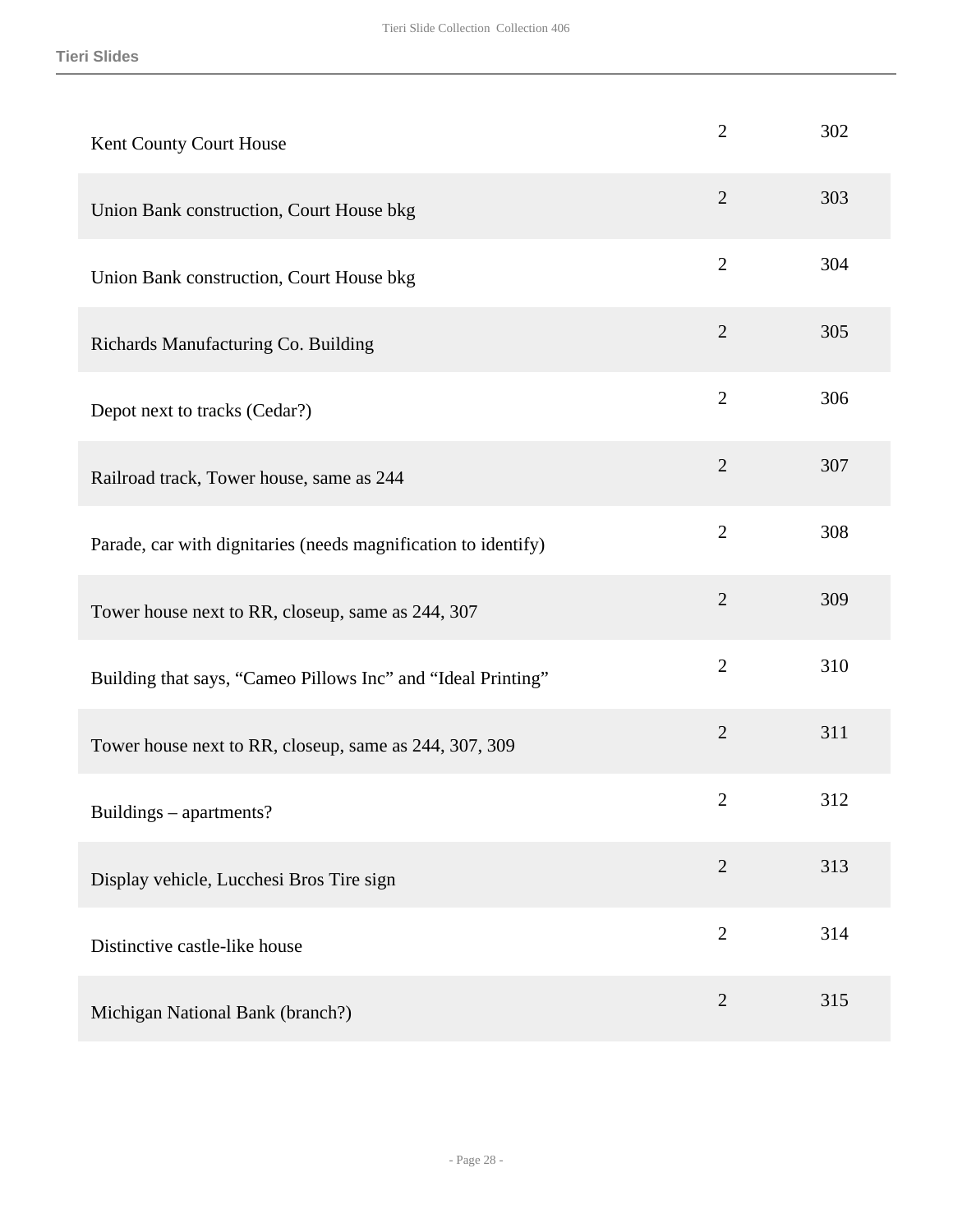| Building (school?)                                      | $\overline{2}$ | 316 |
|---------------------------------------------------------|----------------|-----|
| Building (school?) same as 316                          | $\overline{2}$ | 317 |
| Interior of someone's house                             | $\overline{2}$ | 318 |
| Parade                                                  | $\overline{2}$ | 319 |
| Streetlamp in fog                                       | $\overline{2}$ | 320 |
| Smokestack – excessive smoke (same as 191)              | $\overline{2}$ | 321 |
| City Hall                                               | $\overline{2}$ | 322 |
| Street scene                                            | $\overline{2}$ | 323 |
| S. S. Kresge, corner Louis and Market                   | $\overline{2}$ | 324 |
| Picture of TV screen, TV8 showing "Check Your Heart"    | $\overline{2}$ | 325 |
| Expressway interchange                                  | $\overline{2}$ | 326 |
| Building and crane (same as 212)                        | $\overline{2}$ | 327 |
| Building next to construction (back side of city hall?) | $\overline{2}$ | 328 |
| Garage (business) with no signage                       | $\overline{2}$ | 329 |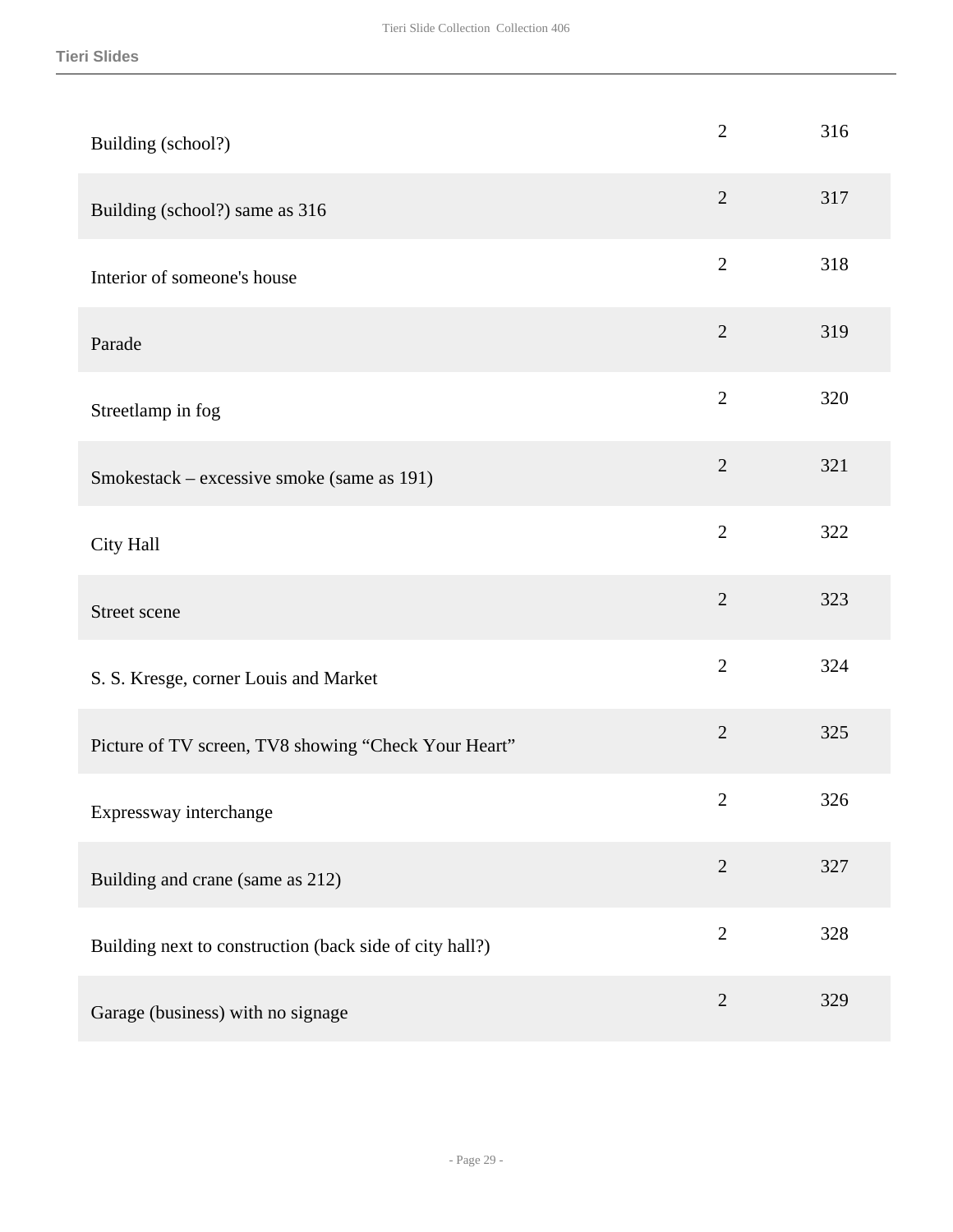| S. S. Kresge                                               | $\overline{2}$ | 330 |
|------------------------------------------------------------|----------------|-----|
| Building (magnification would revel name)                  | $\overline{2}$ | 331 |
| <b>Wad of Press Boxes</b>                                  | $\overline{2}$ | 332 |
| Kutsche's Hardware                                         | $\overline{2}$ | 333 |
| City Hall detail - Girl statue lightstand                  | $\overline{2}$ | 334 |
| Downtown building construction                             | $\overline{2}$ | 335 |
| Construction viewed in morning fog                         | $\overline{2}$ | 336 |
| Inside of some theater (same as 296)                       | $\overline{2}$ | 337 |
| Demolition, city hall tower bkg                            | $\overline{2}$ | 338 |
| School building                                            | $\overline{2}$ | 339 |
| School building (?)                                        | $\overline{2}$ | 340 |
| Construction next to S. S. Kresge, Savoy theater bkg       | $\overline{2}$ | 341 |
| Gas Station sign, 59.9; Howard Johnson sign bkg (like 172) | $\overline{2}$ | 342 |
| S. S. Kresge building, front view                          | $\overline{2}$ | 343 |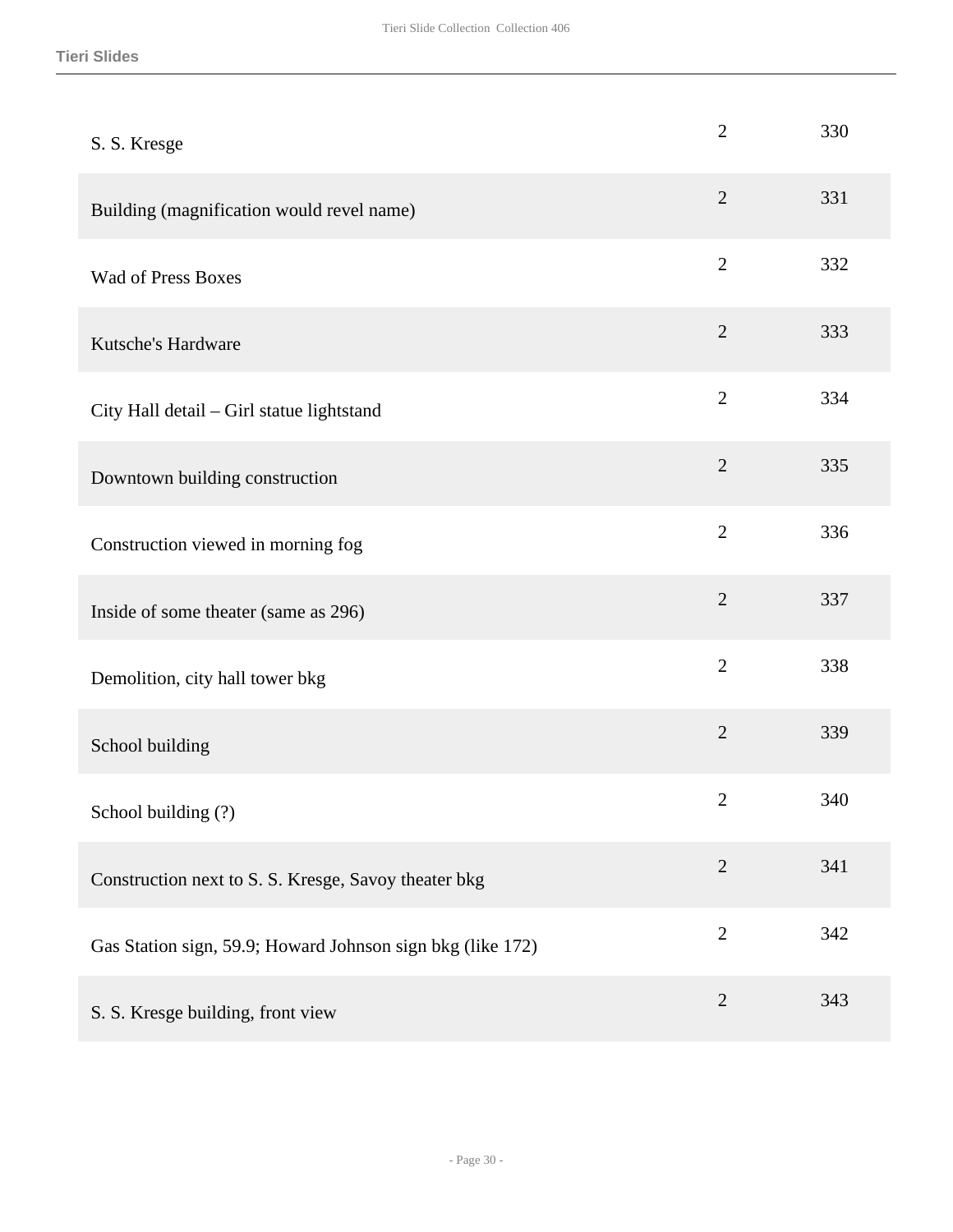| Grand River Bridge scene                             | $\overline{2}$ | 344 |
|------------------------------------------------------|----------------|-----|
| Parade Marshall, Bruce Grant in car                  | $\overline{2}$ | 345 |
| Dam above new GR Post Office in River (writing says) | $\overline{2}$ | 346 |
| "Vista" sign, Drive-In movie, Standale               | $\overline{2}$ | 347 |
| Streetlamp in fog                                    | $\overline{2}$ | 348 |
| Parade going under walkway                           | $\overline{2}$ | 349 |
| Building - Washington Cleaners and Tailoring         | $\overline{2}$ | 350 |
| Billboard: "Grand Rapids, Jerry Ford slept here"     | $\overline{2}$ | 351 |
| Parade, Car with dignitaries                         | $\overline{2}$ | 352 |
| Kent County Court House                              | $\overline{2}$ | 353 |
| Parade                                               | $\overline{2}$ | 354 |
| Demolition scene, Kent County Court House bkg        | $\overline{2}$ | 355 |
| Inside of some theater (same as 296)                 | $\overline{2}$ | 356 |
| Parade going under walkway                           | $\overline{2}$ | 357 |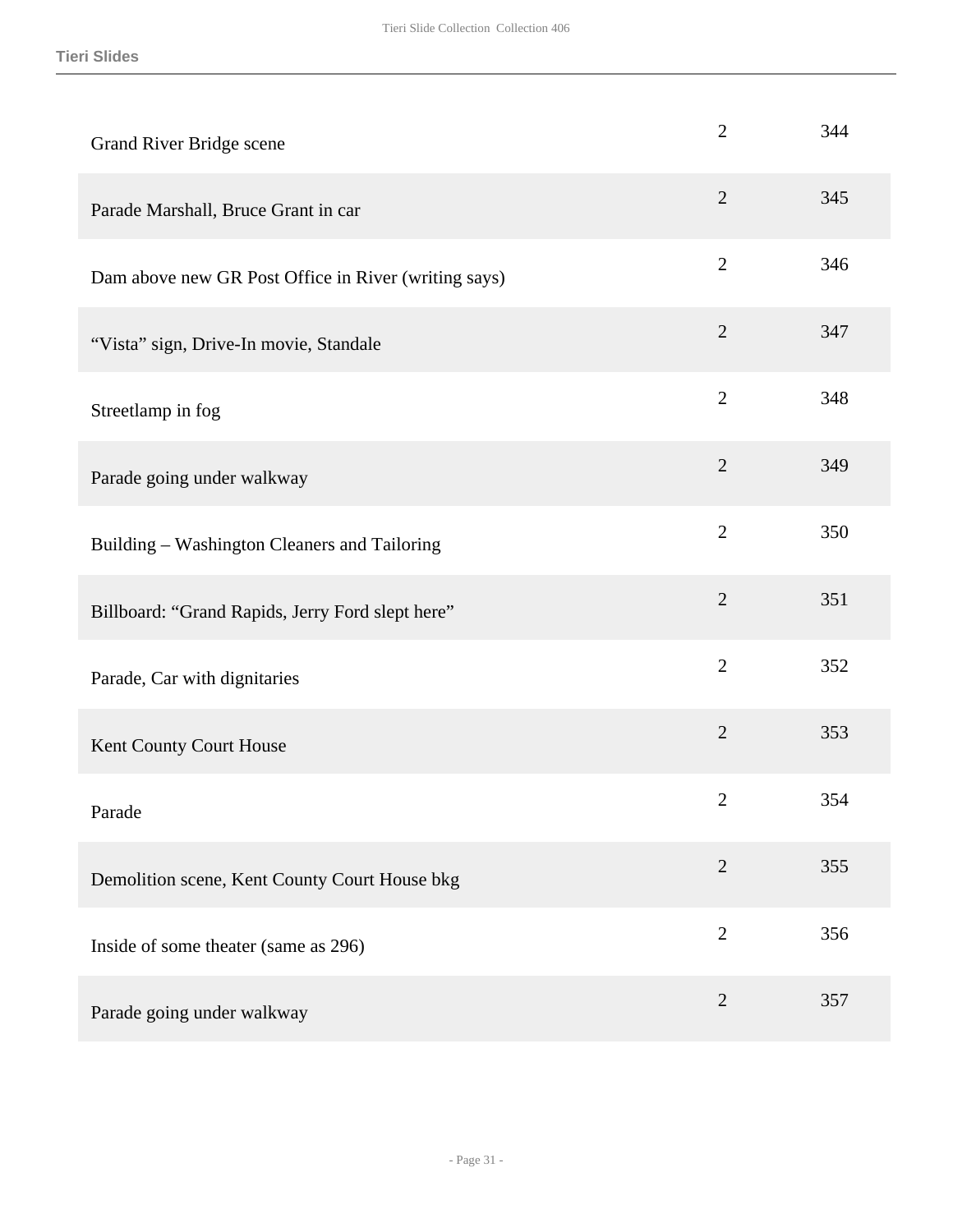| Street scene (magnification would revel building name)    | $\overline{2}$ | 358 |
|-----------------------------------------------------------|----------------|-----|
| Streetlamp at night, sunset                               | $\overline{2}$ | 359 |
| Henry Kissinger surrounded by guards, speaking            | $\overline{2}$ | 360 |
| Car in front of garage: says, "Ron's Ply 52"              | $\overline{2}$ | 361 |
| Vista Drive-In Theater                                    | $\overline{2}$ | 362 |
| Downtown scene, colorful billboard with rainbow           | $\overline{2}$ | 363 |
| Parade float                                              | $\overline{2}$ | 364 |
| Building (school?) same as 316                            | $\overline{2}$ | 365 |
| Welch Auditorium from across river, over Ford Museum Pool | $\overline{2}$ | 366 |
| "Wonder Wheel" amusement, somewhere                       | $\overline{2}$ | 367 |
| Inside some house, yellow tiger cat on stool              | $\overline{2}$ | 368 |
| Downtown GR, river in foreground, mist rising             | $\overline{2}$ | 369 |
| Evening city view, distinctive building foreground        | $\overline{2}$ | 370 |
| <b>Building</b>                                           | $\overline{2}$ | 371 |